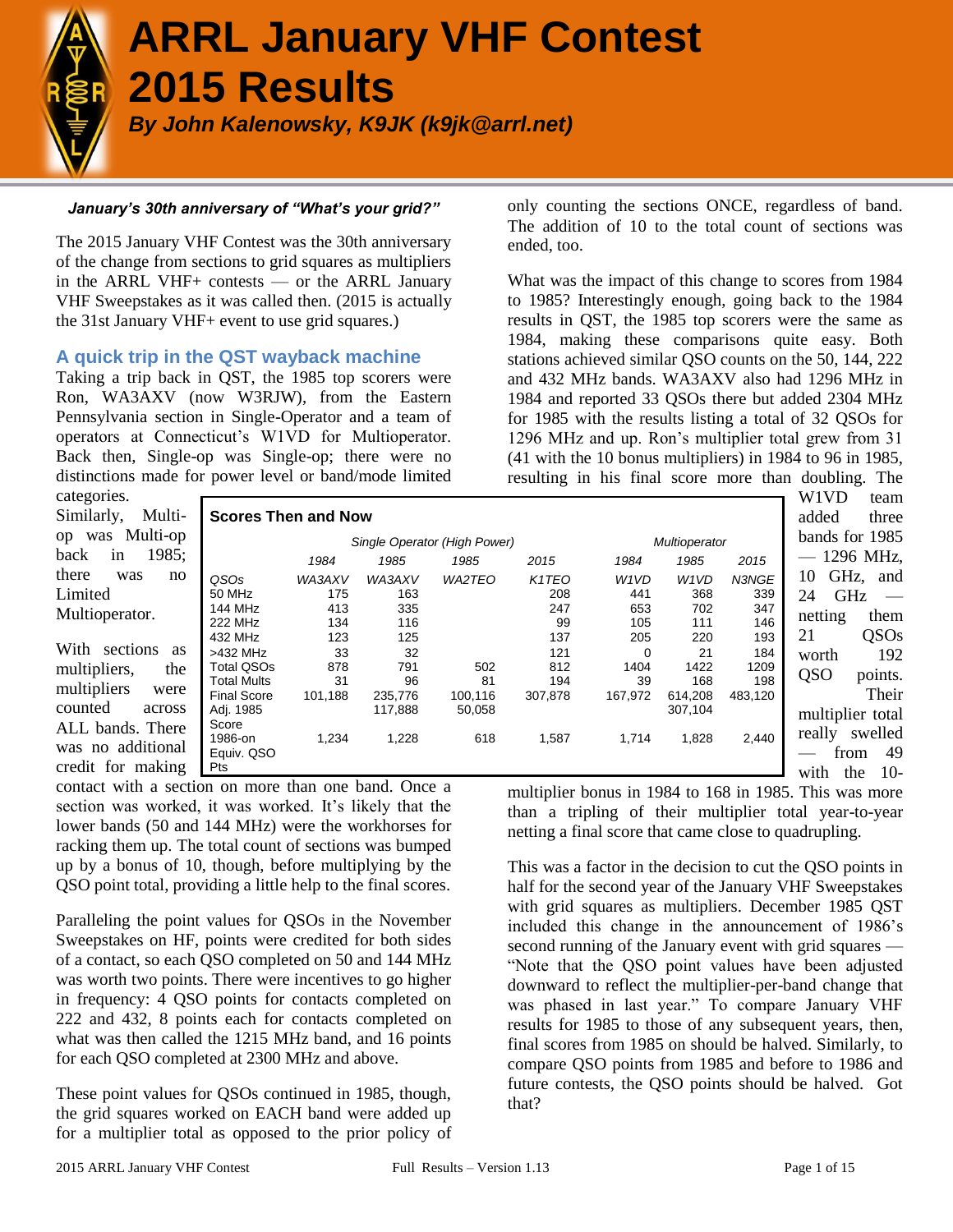Bringing ourselves back to the present, how do scores from 1985 compare to results from 2015? This year's Single-Operator, High Power (SOHP) top scorer was Jeff, K1TEO, from the Connecticut section, who also participated as WA2TEO from Eastern New York back in 1985. He finished 7th overall in Single-op that year. There was no band detail in the 1985 results for Jeff but the overall totals are shown in Table 1. The team at N3NGE was 2015's leader in Multioperator from Eastern Pennsylvania

# **Back to 2015**

Enough with the past! What happened over the weekend of January 24-26, 2015?

A total of 652 entries were received, though three of them were submitted as checklogs. Single Operator entries totaled 551, Low Power (SOLP) being the most popular sub-category, with 244 entries.



*Midwest Rovers W9FZ/R and KA9VVQ/R (who are now married and operated from the W9FZ vehicle with the family rule), ACØRA/R and KCØSKM/R. Both teams ended up near the EN31/32/41/42 grid corner which is just west of Cedar Rapids, Iowa. (Photo by Bruce Richardson, W9FZ)*

| <b>Region</b>     | <b>SOLP</b>  | <b>SOHP</b> | SO3B | <b>SOULP</b> | <b>SOUHP</b> | <b>SOFM</b> | SO-P | ML | ML |                   | RL | RU |
|-------------------|--------------|-------------|------|--------------|--------------|-------------|------|----|----|-------------------|----|----|
| Northeast         | . . –<br>11. | 63          | 29   |              |              |             |      |    |    |                   |    |    |
| Southeast         | 30           | 20          |      |              |              |             |      |    |    |                   |    |    |
| Central           | 38           | כו          |      |              |              |             |      |    |    |                   |    |    |
| Midwest           | 26           | 1           |      |              |              |             |      |    |    |                   | ັ  |    |
| <b>West Coast</b> | 33           | 16          |      |              |              |             |      |    |    | $\sqrt{2}$<br>. . |    |    |

High Power (SOHP) was next with 128, followed by Three-band (SO3B) at 82. The 'one-time only' (see later in the article) Unlimited sub-categories garnered a total of 55 log submissions, split into 32 Low Power (SOULP) and 23 High Power (SOUHP). Twenty-two logs were received for the FM-only (SOFM) sub-category and there were 20 for Single Operator, Portable QRP (SO-P). Among 37 Multioperator logs received, 20 were for "MU" Multioperator (Unlimited) and 17 for Limited Multioperator (ML). Rovers WERE out in January, submitting 61 logs. Roughly half of those, 30, were submitted in the classic Rover (R) sub-category with 18 Limited Rover (RL) and 13 Unlimited Rover (RL) logs making up the balance. The table above shows the category log counts by Region:

The Northeast Region continued its reign as most prolific region for log submissions with a total of 282, more than 40 % of this January's logs. The West Coast was the next busiest region with 114 logs (just over 1 in every 6 logs) but dominated in the count of Rover logs with 20 of this year's logs (just under two-thirds of all the rovers) coming from 'out west'. The Southeast, Central and Midwest regions were each the source of log counts in the 80s.

# **Counting down the scores**

The team of seven operators at N3NGE's Eastern Pennsylvania QTH activated 11 bands to rack up 1209 QSOs for the highest final score among all entrants of 483,120, also leading the Northeast region for Multioperator (Unlimited). Their Multiplier total and Band complement are included in the following table that similarly details the results for the MU leaders of the other regions:

| <b>Unlimited Multioperator</b> |              |              |      |              |                    |  |  |  |
|--------------------------------|--------------|--------------|------|--------------|--------------------|--|--|--|
| <b>Region</b>                  | Call         | <b>Score</b> | QSOs | <b>Mults</b> | <b>Bands</b>       |  |  |  |
| Northeast                      | <b>N3NGE</b> | 483.120      | 1209 | 198          | <b>ABCD9EFGHIP</b> |  |  |  |
| Southeast                      | W4NH         | 15.540       | 148  | 60           | <b>ABCDEFHI</b>    |  |  |  |
| Central                        | W8RU         | 4.680        | 65   | 39           | ABCD9E             |  |  |  |
| Midwest                        | <b>KBØHH</b> | 10.240       | 160  | 40           | ABCD9E             |  |  |  |
| West Coast                     | WB6W         | 20.121       | 224  | 57           | ABCD9E             |  |  |  |

The second and third overall scores were claimed by two (Classic) Rovers out in California with 11-band stations; Jim, K6FGV/R netted a final score of 341,220, edging just ahead of Marty, N6VI/R's 337,952. Jim and Marty each visited 10 grids from the San Joaquin Valley down to the Los Angeles basin. Jim's score is detailed below (West Coast region) along with details of the top Rover scores for the other regions:

| (Classic) Rover |        |              |      |              |                    |  |  |
|-----------------|--------|--------------|------|--------------|--------------------|--|--|
| <b>Region</b>   | Call   | <b>Score</b> | QSOs | <b>Mults</b> | <b>Bands</b>       |  |  |
| Northeast       | NN3Q   | 64.386       | 325  | 63           | ABCD9EFGHI         |  |  |
| Southeast       | K8GP   | 132.880      | 624  | 80           | <b>ABCDEFHI</b>    |  |  |
| Central         | VE3OIL | 31.240       | 198  | 71           | ABCD9EFGHIJP       |  |  |
| Midwest         | KA9VVQ | 50.594       | 343  | 82           | ABCD9EFI           |  |  |
| West Coast      | K6FGV  | 341.220      | 611  | 121          | <b>ABCD9EFGHIJ</b> |  |  |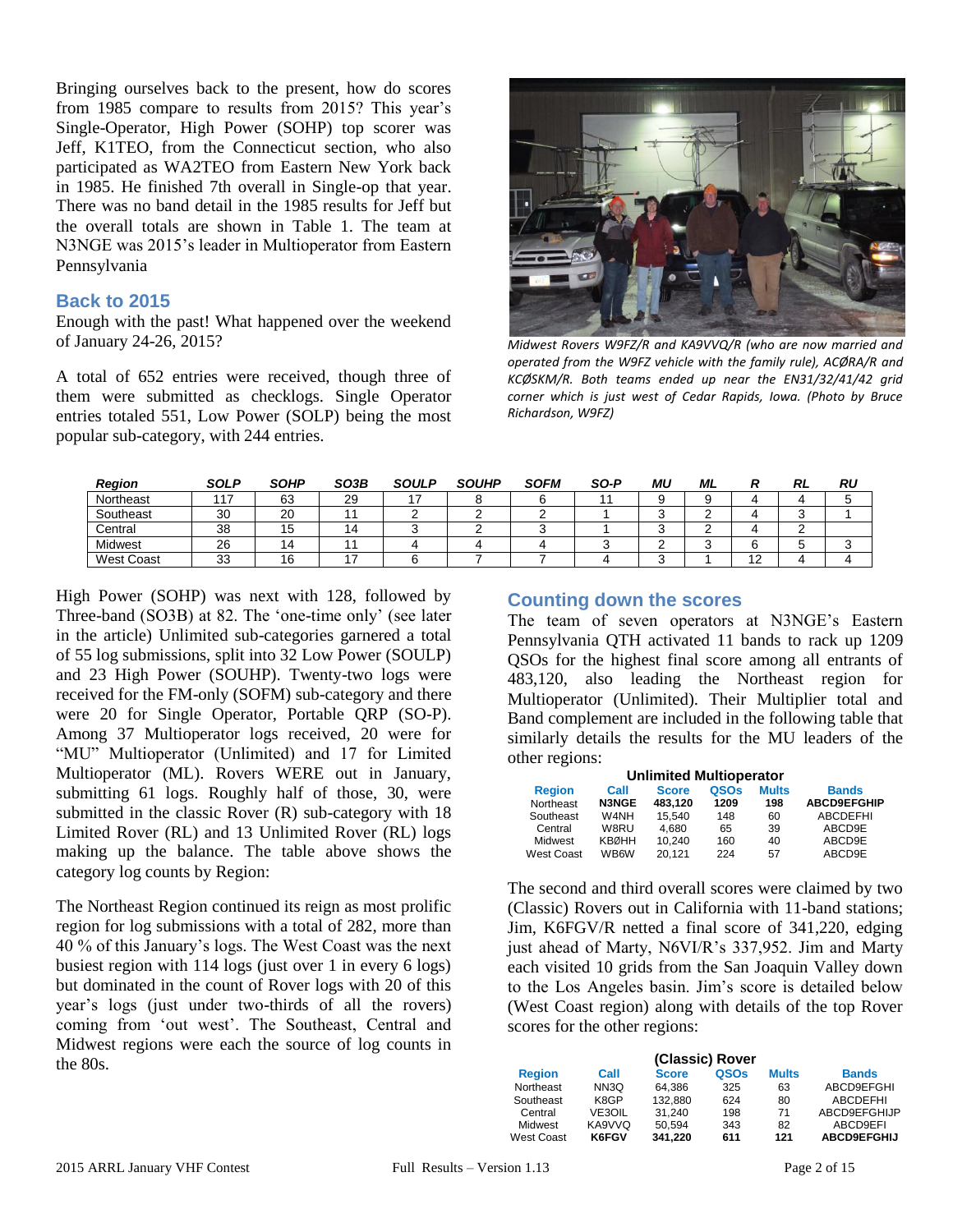K1TEO's top SOHP score of 307,878 from his Connecticut QTH was the fourth highest score overall and the leading effort from the Northeast region. He made QSOs on 10 bands to achieve it. Further detail of Jeff's results are provided below along with those of the other SOHP Region leaders:

| <b>Single Operator, High Power</b> |                    |              |      |              |                   |  |  |  |
|------------------------------------|--------------------|--------------|------|--------------|-------------------|--|--|--|
| <b>Region</b>                      | Call               | <b>Score</b> | QSOs | <b>Mults</b> | <b>Bands</b>      |  |  |  |
| Northeast                          | K <sub>1</sub> TEO | 307.878      | 812  | 194          | <b>ABCD9EFGHI</b> |  |  |  |
| Southeast                          | W4ZRZ              | 26.840       | 169  | 88           | ABCD9EFGHI        |  |  |  |
| Central                            | <b>WØUC</b>        | 70.452       | 340  | 114          | ABCD9EFGHI        |  |  |  |
| Midwest                            | WØGHZ              | 44.814       | 253  | 77           | ABCD9EFGHI        |  |  |  |
| West Coast                         | N7FPD              | 17.010       | 214  | 54           | ABCD9E            |  |  |  |

In Single-Op Portable, Wayne, N6NB, set a new record for the category with a final score of 179,424. Wayne towed his 11-band tower trailer up to just outside Madera, California in the San Joaquin Valley. California's Central Valley was VERY foggy later Saturday night but it may have helped VHF+ propagation. Wayne was able to make contacts on 50 MHz through 10 GHz with several rovers across two grid squares to his south, from CM96xx to DM04mx, a path length of more than 240 kilometers (about 150 miles). Wayne topped his own prior record for the Pacific Division that he had established in 2014 AND bettered his own prior overall record for the category that he had set from the Southwestern Division in 2011. Further detail of Wayne's results is listed below, along with that of the category's top scorers from other regions.

**Single Operator Portable**

| <b>Region</b> | Call   | <b>Score</b> | QSOs | <b>Mults</b> | <b>Bands</b>       |
|---------------|--------|--------------|------|--------------|--------------------|
| Northeast     | WB2AMU | 675          | 35   | 15           | ABCD               |
| Southeast     | K8MR   | 2            |      |              |                    |
| Central       | VA3RKM | 27           |      | 3            | <b>ABD</b>         |
| Midwest       | WD5AGO | 640          | 26   | 16           | ABDE               |
| West Coast    | N6NB   | 179.424      | 463  | 89           | <b>ABCD9EFGHIJ</b> |



*Wayne, N6NB, is shown in the center, with his tower trailer at the left. Surrounding Rover vehicles (left to right) are K6FGV/R, W6TE/R, N6HB/R (white van in the far back), N6VI/R, and the vehicle used by the family team of W6TTF/R and WA6WTF/R. On the rove again! (Photo by Jim Curio, K6FGV)*

At K2LIM, five operators set up at their familiar Western New York/FN12 spot and focused on the bottom four bands for a final score of 137,795 from the 693 QSOs

they completed to lead the Limited Multioperator category from the Northeast region.

| <b>Limited Multioperator</b> |       |              |      |              |                  |  |  |
|------------------------------|-------|--------------|------|--------------|------------------|--|--|
| <b>Region</b>                | Call  | <b>Score</b> | QSOs | <b>Mults</b> | <b>Bands</b>     |  |  |
| Northeast                    | K2LIM | 137.795      | 693  | 155          | <b>ABCD</b>      |  |  |
| Southeast                    | N3MK  | 11.990       | 165  | 55           | ABCD             |  |  |
| Central                      | N8ZM  | 25.456       | 223  | 86           | ABCD             |  |  |
| Midwest                      | K5OE  | 69.344       | 296  | 197          | ABCD             |  |  |
| West Coast                   | K6QG  | 1.344        | 50   | 21           | ABD <sub>9</sub> |  |  |

Another familiar call among the January stalwarts is K2DRH; Bob claimed the Single-Op, Low Power (SOLP) top score of 137,594 from his Illinois QTH in the Central region with 491 QSOs across seven bands.

| <b>Single Operator, Low Power</b> |        |              |      |              |              |  |  |
|-----------------------------------|--------|--------------|------|--------------|--------------|--|--|
| <b>Region</b>                     | Call   | <b>Score</b> | QSOs | <b>Mults</b> | <b>Bands</b> |  |  |
| Northeast                         | WA3NUF | 118.188      | 534  | 98           | ABCD9EFGHIJP |  |  |
| Southeast                         | N4OWZ  | 57.387       | 250  | 141          | ABCD9E       |  |  |
| Central                           | K2DRH  | 137.594      | 491  | 178          | ABCD9EG      |  |  |
| Midwest                           | WB5ZDP | 4.522        | 85   | 38           | ABCD9F       |  |  |
| <b>West Coast</b>                 | KEØCO  | 13.432       | 184  | 46           | ABCD9E       |  |  |



*The California Rovers at the gas stop (and yes, gas was close to \$2/gallon in California at the time) are the vehicles of N6VI/R, K6FGV/R and the W6TTF/WA6TTF family rover vehicle. Jan, WA6WTF, is walking in the foreground and Carole, W6TTF, is behind the blue FJ Cruiser. The antennas and part of the N6HB/R vehicle (white van) can just be seen. This was taken at the foggy "Lost Hills" exit off of I-5 and they did feel slightly 'lost'. (Photo by Jim Curio, K6FGV)*

For the Single-Operator, Three Band and Single-Operator, FM Only categories, the top scorers were Rich, KV2R, and Ev, W2EV, respectively. Rich racked up 184 QSOs across the three bands from his South New Jersey QTH and Ev operated from Western New York, frequently frequency modulating for just over 100 QSOs on the bottom four contest bands. An interesting coincidence is that Rich and Ev were the top scorers in 2013 for SO3B and SOFM respectively, that was the inaugural year for these categories.

| Single Operator, Three Band |                   |              |      |              |              |  |  |
|-----------------------------|-------------------|--------------|------|--------------|--------------|--|--|
| <b>Region</b>               | Call              | <b>Score</b> | QSOs | <b>Mults</b> | <b>Bands</b> |  |  |
| Northeast                   | KV <sub>2</sub> R | 6.554        | 184  | 29           | <b>ABD</b>   |  |  |
| Southeast                   | N4BRF             | 2.040        | 69   | 24           | ABD          |  |  |
| Central                     | K8RO              | 3.496        | 70   | 38           | ABD          |  |  |
| Midwest                     | WAØARM            | 1,656        | 53   | 24           | ABD          |  |  |
| <b>West Coast</b>           | WB7FJG            | 2.295        | 78   | 27           | ABD          |  |  |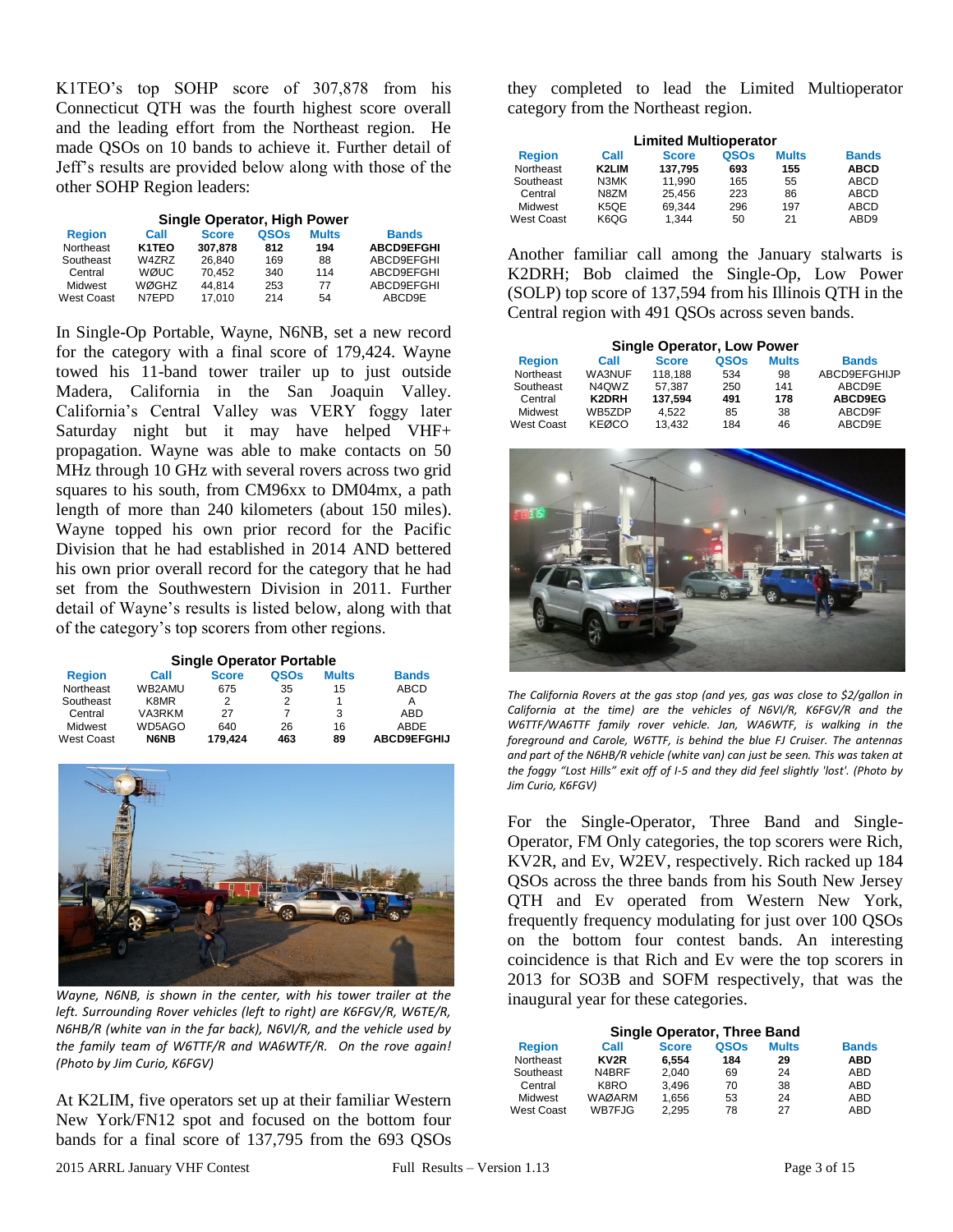|                   |        | Single Operator, FM Only |      |              |              |  |  |  |
|-------------------|--------|--------------------------|------|--------------|--------------|--|--|--|
| <b>Region</b>     | Call   | <b>Score</b>             | QSOs | <b>Mults</b> | <b>Bands</b> |  |  |  |
| Northeast         | W2EV   | 3.080                    | 103  | 22           | <b>ABCD</b>  |  |  |  |
| Southeast         | KK4OSG | 192                      | 25   | 6            | BD           |  |  |  |
| Central           | W9AAO  | 1.144                    | 58   | 13           | ABCD         |  |  |  |
| Midwest           | NL7CO  | 2,136                    | 61   | 24           | ABCD         |  |  |  |
| <b>West Coast</b> | K6MI   | 1,905                    | 84   | 15           | ABCD         |  |  |  |

Wrapping up the rover categories, Wyatt, ACØRA/R made a marathon run in the upper Midwest, visiting 17 grids across Wisconsin, Illinois, and Iowa to finish with the top Limited Rover score of 97,635. That's a lot of cold driving in January! Wyatt amassed 586 QSOs across the 50, 144, 222 and 432 MHz bands with the bulk of his QSOs completed from the Central Region. Also notable in Limited Rover were the efforts of Darryl, WW7D/R, and Andrea, K2EZ/R. Darryl came up just shy of 500 QSOs but only operated from 10 different grids in the West Coast region so he had to find more targets than Wyatt from each of his spots. Andrea's route was the miles travelled winner and included eight states/sections in six ARRL divisions.



*"Road Warrior" Andrea, K2EZ/R's custom QSL Card for her January rove, showing the extensive route traveled and rover-mobile that traveled it. (Image by Andrea Slack, K2EZ)*

In Unlimited Rover, Rick, K1DS/R, piloted his very capable 12-band rover-mobile through four grids around Eastern Pennsylvania. Further details of Wyatt's, Darryl's and Rick's results, as well as the other regional leaders in Limited and Unlimited Rover are listed in the following tables.

| <b>Limited Rover</b> |                               |              |      |              |              |  |
|----------------------|-------------------------------|--------------|------|--------------|--------------|--|
| <b>Region</b>        | Call                          | <b>Score</b> | QSOs | <b>Mults</b> | <b>Bands</b> |  |
| Northeast            | N2ZBH                         | 15.972       | 276  | 44           | ABCD         |  |
| Southeast            | K <sub>2</sub> J <sub>B</sub> | 4.795        | 120  | 35           | ABD          |  |
| Central              | <b>ACØRA</b>                  | 97.635       | 586  | 116          | <b>ABCD</b>  |  |
| Midwest              | <b>KDØLRG</b>                 | 2.480        | 85   | 20           | <b>ABCD</b>  |  |
| West Coast           | WW7D                          | 40.896       | 488  | 64           | <b>ABCD</b>  |  |

| <b>Unlimited Rover</b> |                               |              |             |              |                     |  |  |  |
|------------------------|-------------------------------|--------------|-------------|--------------|---------------------|--|--|--|
| <b>Region</b>          | Call                          | <b>Score</b> | <b>OSOs</b> | <b>Mults</b> | <b>Bands</b>        |  |  |  |
| Northeast              | K <sub>1</sub> D <sub>S</sub> | 85.373       | 451         | 59           | <b>ABCD9EFGHIJP</b> |  |  |  |
| Southeast              | WD5DJW                        | 9            | 2           | 3            | BD.                 |  |  |  |
| Midwest                | <b>KCØSKM</b>                 | 19.323       | 201         | 57           | ABCDE               |  |  |  |
| West Coast             | <b>K7NIT</b>                  | 14.994       | 199         | 51           | ABCD9E              |  |  |  |

# **One Night (Contest) Only!**

Just as 2015 brought Single-Operator Unlimited categories to the January VHF Contest for High and Low Power sub-categories, the action of the Ad-Hoc VHF and Above Revitalization Sub-Committee, ended them with the board adopting the subcommittee's recommendation to allow broader "assistance" to be used by entrants in VHF Contests, effectively making ALL categories "unlimited". Thirty-two entries were received in Single Operator Unlimited, Low Power from 12 of the 15 ARRL Sections plus Canada. Bob, WBØYWW, operated from Iowa in the Midwest Division and claimed the overall top score of 12,172 for SOULP using 50, 144 and 432 MHz. In Single Operator Unlimited, High Power, 23 entries were received from 13 of the 15 ARRL Sections plus Canada. The Atlantic Division was home to overall SOUHP top scorer Phil, K3TUF. Phil racked up 456 total QSOs across 11 bands from his Eastern Pennsylvania station for a score of 127,568.

#### **Single Operator Unlimited, Low Power Division Leaders**

| <b>Division</b>    | Call                          | <b>Score</b> | QSOs | <b>Mults</b> | <b>Bands</b> |
|--------------------|-------------------------------|--------------|------|--------------|--------------|
| Atlantic           | KA3HED                        | 5.180        | 126  | 35           | ABD          |
| Central            | WD9GJK                        | 5.068        | 134  | 28           | ABCDE        |
| Dakota             | (no entry)                    |              |      |              |              |
| Delta              | N <sub>4</sub> D <sub>W</sub> | 207          | 23   | 9            | AB           |
| <b>Great Lakes</b> | (no entry)                    |              |      |              |              |
| Hudson             | K <sub>2</sub> CYE            | 980          | 49   | 20           | AB           |
| Midwest            | <b>WBØYWW</b>                 | 12,172       | 135  | 68           | <b>ABD</b>   |
| New England        | NF <sub>10</sub>              | 847          | 62   | 11           | <b>ABCD</b>  |
| Northwestern       | <b>KF7PCL</b>                 | 968          | 39   | 22           | ABD          |
| Pacific            | KJ6HUP                        | 1.680        | 57   | 24           | <b>ABCD</b>  |
| Roanoke            | K5VIP                         | 1.166        | 46   | 22           | ABD          |
| Rocky Mountain     | N <sub>5</sub> SJ             | 35           | 7    | 5            | AB           |
| Southeastern       | (no entry)                    |              |      |              |              |
| Southwestern       | W7SUA                         | 52           | 50   | 26           | ABD          |
| West Gulf          | AA5AM                         | 1.742        | 51   | 26           | <b>ABCD</b>  |
| Canada             | VE3DS                         | 10,773       | 120  | 57           | ABCD9E       |

#### **Single Operator Unlimited, High Power Division Leaders**

| <b>Division</b><br>Atlantic | Call<br><b>K3TUF</b>           | <b>Score</b><br>127,568 | QSOs<br>456 | <b>Mults</b><br>112 | <b>Bands</b><br><b>ABCD9EFGHIJ</b> |
|-----------------------------|--------------------------------|-------------------------|-------------|---------------------|------------------------------------|
| Central                     | K9ZM                           | 72                      | 9           | 8                   | А                                  |
| Dakota                      | KØSIX                          | 17.010                  | 196         | 63                  | <b>ABCD</b>                        |
| Delta                       | (no entry)                     |                         |             |                     |                                    |
| <b>Great Lakes</b>          | K8DIO                          | 504                     | 22          | 21                  | <b>ABD</b>                         |
| Hudson                      | KO <sub>2</sub> OK             | 6,698                   | 187         | 34                  | ABD                                |
| Midwest                     | (no entry)                     |                         |             |                     |                                    |
| New England                 | K1TOL                          | 8,448                   | 192         | 44                  | А                                  |
| Northwestern                | KG7P                           | 4.608                   | 88          | 32                  | ABCD9E                             |
| Pacific                     | WA6OSX                         | 13.250                  | 156         | 50                  | ABCD9E                             |
| Roanoke                     | N4RA                           | 247                     | 19          | 13                  | AB                                 |
| Rocky Mountain              | WB2FKO                         | 338                     | 25          | 13                  | ABD                                |
| Southeastern                | W4AS                           | 585                     | 32          | 15                  | <b>ABCD</b>                        |
| Southwestern                | AI1K                           | 644                     | 36          | 14                  | <b>ABD</b>                         |
| West Gulf                   | K <sub>5</sub> G <sub>ZR</sub> | 253                     | 23          | 21                  | AB                                 |
| Canada                      | <b>VE7DAY</b>                  | 1.300                   | 61          | 20                  | <b>ABD</b>                         |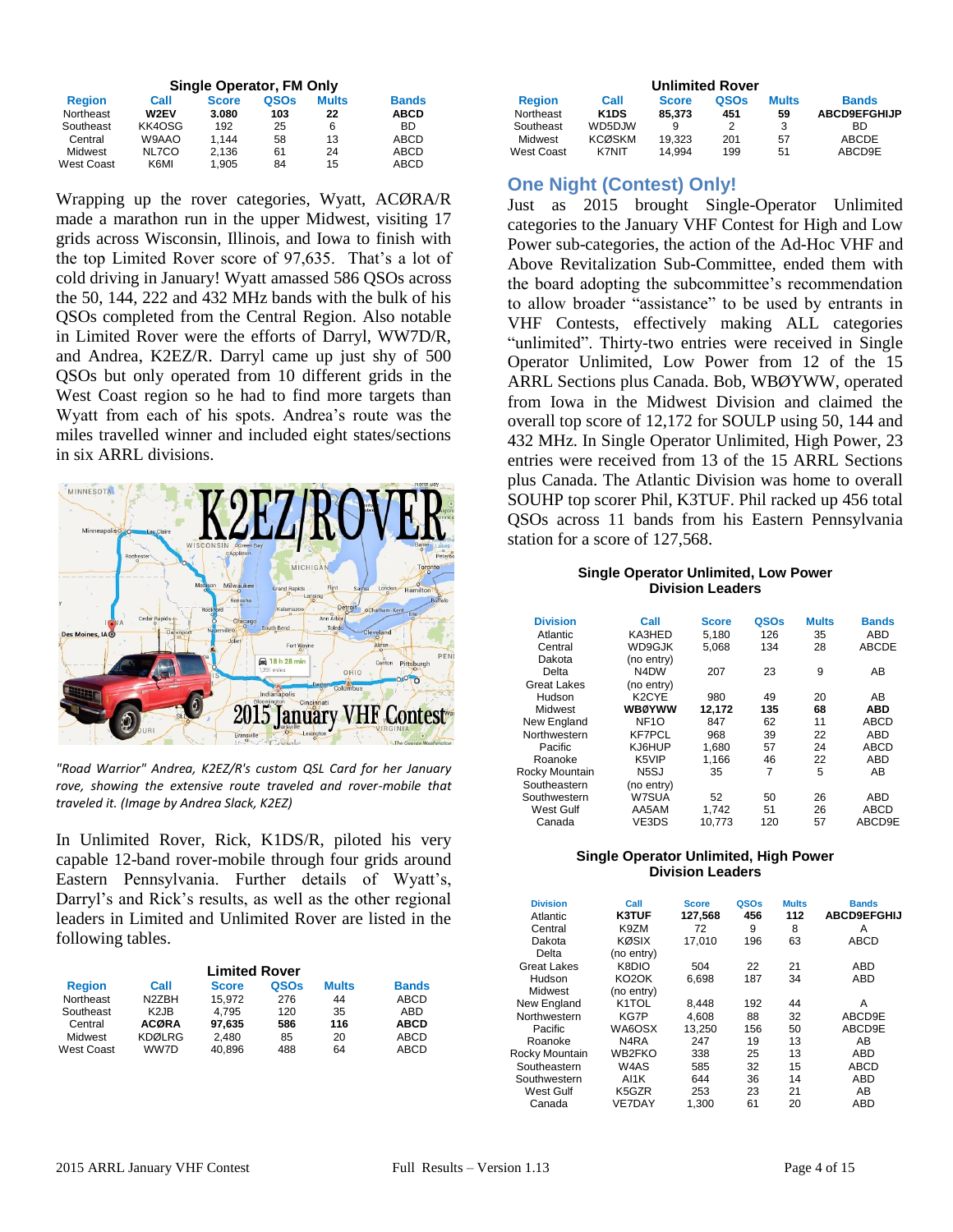The preceding tables show the Division leaders for the two Single Operator Unlimited sub-categories with some additional detail. These will be THE Division records for these categories going forward.

# **Additional Records Set in 2015**

In addition to the records for the Single Operator Unlimited categories mentioned just above, there were some other efforts that raised Division Top Score bars. N6NB's effort in Single Operator, Portable was described above.

In the newer Single Operator, FM Only, W2EV's 2015 score is a new overall top score for the category and the Atlantic Division. Bars for the category were also raised in six other Divisions: by W9AAO for Central; KB1YSK for New England; K6MI for Pacific; KØJJW for Rocky Mountain; KK4OSG for Southeastern; and NL7CO for West Gulf. SOFM records remain ripe for the claiming in the Hudson, Midwest Divisions and in Canada.

Five Division records were also raised in Single Operator, Three Band, the other category that was added in 2013. These were: KV2R for Atlantic; WØLMS for Dakota; WAØARM in Midwest; WB7FJG in Northwestern and N4BRF (operated by WA2VNV) in Southeastern.

While none of the Division Records for classic Rover were touched in 2015, some thresholds were raised in Limited and Unlimited Rover sub-categories. For Limited Rover, the new bar setters were: ACØRA for Central; N2ZBH for Hudson; WW7D for Northwestern; and VE7JH for Canada. Among 2015's Unlimited Rover entrants, K1DS topped a prior record for the Atlantic Division, while WD5DJW and KCØSKM were the first entrants in the category from the Delta and Midwest Divisions, respectively.

Prior Division records for Single Operator, Low and High Power and the two Multioperator categories remained intact.

## **The Clubs**

In the Affiliated Club categories, winners include some familiar club names – the Mt Airy VHF Society Pack Rats submitted the largest group of logs (66) and attained Unlimited Club status. The top Medium Club spot was filled by a dozen big logs from the Southern California Contest Club, outdistancing even the 29 logs from the Potomac Valley Contest Club. And in the Local Club category, the Stoned Monkey VHF Amateur Radio Club was the top banana.

#### **Affiliated Club Competition**

| Club Name                                | Logs           | Score     |
|------------------------------------------|----------------|-----------|
| <b>Unlimited Category</b>                |                |           |
| Mt Airy VHF Radio Club                   | 66             | 1,883,481 |
| <b>Medium Category</b>                   |                |           |
| Southern California Contest Club         | 12             | 1,787,087 |
| Potomac Valley Radio Club                | 29             | 594,706   |
| North East Weak Signal Group             | 13             | 493,610   |
| Northern Lights Radio Society            | 20             | 269,895   |
| Society of Midwest Contesters            | 16             | 153,772   |
| Pacific Northwest VHF Society            | 21             | 130,144   |
| <b>Contest Club Ontario</b>              | 11             | 129,601   |
| <b>Badger Contesters</b>                 | 3              | 51,911    |
| Rochester VHF Group                      | 12             | 36,633    |
| Northern California Contest Club         | 6              | 29,659    |
| Yankee Clipper Contest Club              | 10             | 23,827    |
| Frankford Radio Club                     | 4              | 23,460    |
| Keystone VHF Club                        | 3              | 14,251    |
| Six Meter Club of Chicago                | 8              | 13,995    |
| Carolina DX Association                  | 4              | 13,541    |
| <b>DFW Contest Group</b>                 | 5              | 11,205    |
| North Texas Microwave Society            | 3              | 11,178    |
| Michigan VHF-UHF Society                 | 3              | 10,286    |
| South Jersey Radio Assn                  | 4              | 9536      |
| Florida Weak Signal Society              | 4              | 9330      |
| <b>CTRI Contest Group</b>                | 4              | 4445      |
| Rochester (NY) DX Assn                   | 3              | 4383      |
| <b>Florida Contest Group</b>             | 6              | 3405      |
| <b>Grand Mesa Contesters of Colorado</b> | 3              | 1566      |
| Arizona Outlaws Contest Club             | 3              | 814       |
| Contest Group Du Quebec                  | 3              | 684       |
| <b>Local Category</b>                    |                |           |
| <b>Stoned Monkey VHF ARC</b>             | 3              | 37,800    |
| <b>Granite State ARA</b>                 | 6              | 14,076    |
| Bergen ARA                               | 6              | 12,696    |
| Bristol (TN) ARC                         | $\overline{7}$ | 8519      |
| Nashoba Valley ARC                       | 5              | 7585      |
| Contoocook Valley Radio Club             | 4              | 4619      |
| Pottstown Area ARC                       | 6              | 3179      |
| <b>Burlington County Radio Club</b>      | 3              | 1688      |
| Portage County Amateur Radio Service     | 3              | 456       |



*Oleh, KD7WPJ visited San Gabriel Peak in the Angeles National Forest, operating Single Operator, Portable in the January VHF Contest as well as making a Summits on the Air (SOTA) activation on HF with his FT-817ND "handheld". (Photo by Oleh Kernytskyy, KD7WPJ)*

2016 brings another chance to get up on the VHF+ bands from home or out and about on the January 30- February 1 weekend. What will the New Year bring?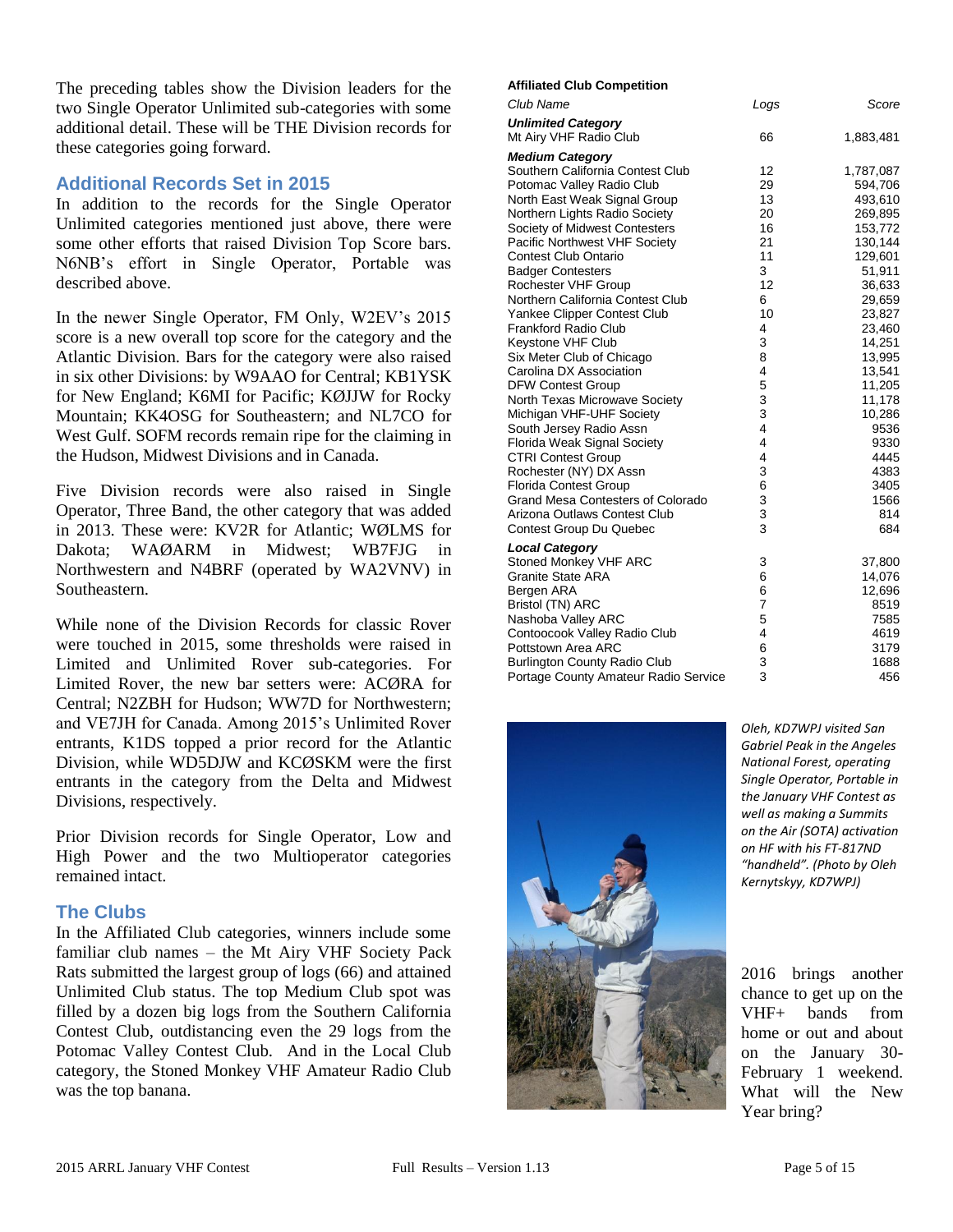### **Top Ten By Category**

| Single Operator, High Power           |                  | Single Operator Unlimited, Low Power |                  |
|---------------------------------------|------------------|--------------------------------------|------------------|
| K <sub>1</sub> TEO                    | 307,878          | <b>WBØYWW</b>                        | 12,172           |
| K <sub>1</sub> RZ                     | 246,402          | VE3DS                                | 10,773           |
| WB2RVX                                | 225,192          | KA3HED                               | 5,180            |
| K3IPM                                 | 83,830           | WD9GJK<br><b>K2QO</b>                | 5,068<br>2,075   |
| N3HBX                                 | 73,139           | AA5AM                                | 1,742            |
| WØUC                                  | 70,452           | KJ6HUP                               | 1,680            |
| WA3DRC                                | 57,942           | K5VIP                                | 1,166            |
| K <sub>1</sub> GX                     | 54,873           | WB2BYP                               | 1,155            |
| KU8Y                                  | 53,406           | K <sub>2</sub> CYE                   | 980              |
| WZ1V                                  | 48,636           | Multioperator                        |                  |
| Single Operator, Low Power            |                  | N3NGE                                | 483,120          |
| K2DRH                                 | 137,594          | WA3EHD                               | 40,932           |
| WA3NUF                                | 118,188          | WB6W                                 | 20,121           |
| N3RG                                  | 104,200          | WA2CP                                | 17,261           |
| WA3GFZ                                | 67,221           | W4NH                                 | 15,540           |
| N4QWZ                                 | 57,387           | W1XM                                 | 13,299           |
| AF1T<br>WB2SIH                        | 54,984<br>49,572 | WB3IGR                               | 12,650           |
| N9DG                                  | 44,064           | <b>KBØHH</b>                         | 10,240           |
| W3SZ                                  | 43,778           | <b>KBØZO</b>                         | 9,847            |
| K1KG                                  | 42,164           | N4JQQ                                | 6,820            |
|                                       |                  | <b>Limited Multioperator</b>         |                  |
| Single Operator, Portable             |                  | K2LIM                                | 137,795          |
| N6NB                                  | 179,424          | K5QE                                 | 69,344           |
| KD7WPJ                                | 1,095            | W3SO                                 | 45,954           |
| WB2AMU<br>WD5AGO                      | 675<br>640       | N8ZM                                 | 25,456           |
| KQ2RP                                 | 243              | N <sub>2N</sub> T                    | 18,704           |
| K6PFA                                 | 224              | W <sub>1</sub> QK                    | 13,156           |
| <b>NØJK</b>                           | 130              | N3MK                                 | 11,990           |
| KM6NY                                 | 75               | W3HZU                                | 6,965            |
| N3KCM                                 | 54               | N9TF                                 | 4,588            |
| <b>KØNR</b>                           | 40               | <b>AIØBP</b>                         | 2,673            |
| Single Operator, 3-Band               |                  | Rover                                |                  |
| KV <sub>2R</sub>                      | 6,554            | K6FGV/R                              | 341,220          |
| K8RO                                  | 3,496            | N6VI/R                               | 337,952          |
| N3ALN                                 | 2,725            | N6HB/R                               | 278,610          |
| K9AKS                                 | 2,368            | W6TTF/R                              | 231,840          |
| WB7FJG                                | 2,295            | WA6WTF/R                             | 226,404          |
| N4BRF (WA2VNV, op)                    | 2,040            | W6TE/R                               | 187,902          |
| K3UHU                                 | 1,960            | K8GP                                 | 132,880          |
| WB2PJH                                | 1,900            | NN3Q/R                               | 64,386           |
| <b>WAØARM</b>                         | 1,656            | KA9VVQ/R                             | 50,594           |
| KC2TA                                 | 1,552            | W9FZ/R                               | 49,491           |
| Single Operator, FM Only              |                  | <b>Limited Rover</b>                 |                  |
| W2EV                                  | 3,080            | ACØRA/R                              | 97,635           |
| NL7CO                                 | 2,136            | WW7D/R                               | 40,896           |
| N <sub>2</sub> HJD                    | 1,935            | N2ZBH/R                              | 15,972           |
| K6MI                                  | 1,905            | VE7JH<br>K2EZ/R                      | 7,744            |
| W9AAO                                 | 1,144            | KE7IHG/R                             | 6,780<br>6,290   |
| W7AIT                                 | 930              | KØBAK/R                              | 6,160            |
| K <sub>2</sub> SI                     | 770              | K2JB/R                               | 4,795            |
| N1VM                                  | 410              | W5VY                                 | 3,403            |
| KB1YSK                                | 330              | KV2X/R                               | 3,267            |
| N <sub>2</sub> SCJ                    | 258              |                                      |                  |
| Single Operator Unlimited, High Power |                  | <b>Unlimited Rover</b>               |                  |
| K3TUF                                 | 127,568          | K1DS/R<br>N2SLN/R                    | 85,373<br>24,895 |
| <b>KØSIX</b>                          | 17,010           | KCØSKM/R                             | 19,323           |
| WA6OSX                                | 13,250           | K7NIT/R                              | 14,994           |
| K1TOL                                 | 8,448            | W7QQ/R                               | 14,616           |
| KO2OK                                 | 6,698            | N6ZE/R                               | 10,800           |
| KG7P                                  | 4,608            | K3IUV/R                              | 9,184            |
| W3BFC<br>K <sub>2</sub> ZD            | 4,158<br>2,875   | N2QIP/R                              | 6,180            |
| W7MEM                                 | 1,914            | AB4CR/R                              | 3,016            |
| <b>KAØRYT</b>                         | 1,645            | N7HQR/R                              | 2,184            |
|                                       |                  |                                      |                  |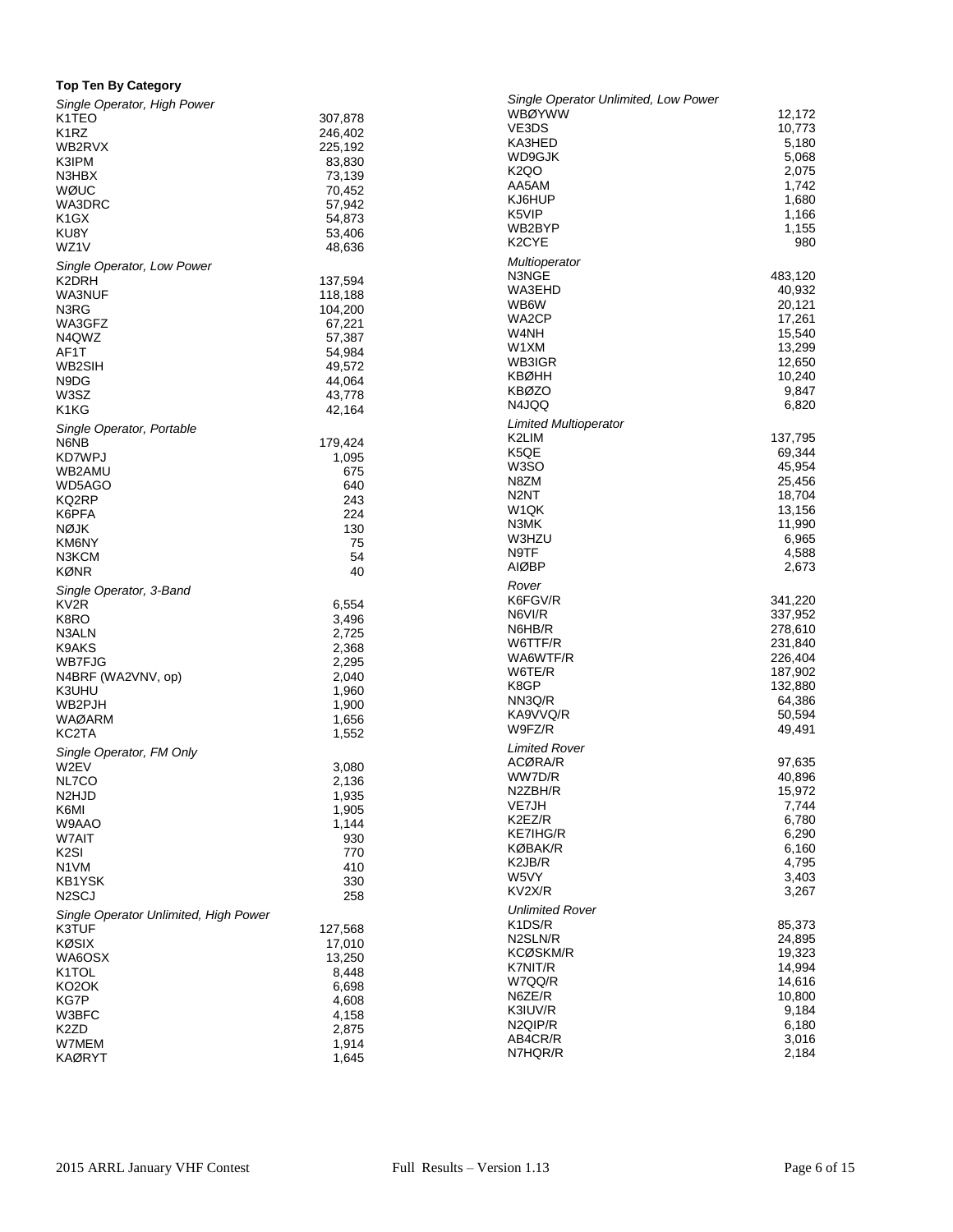# **Division Winners**

| <b>Division Winners</b>     |                                 |                | Single Operator, FM Only        |                               |         |
|-----------------------------|---------------------------------|----------------|---------------------------------|-------------------------------|---------|
| Single Operator, High Power |                                 |                | Atlantic                        | W2EV                          | 3,080   |
| Atlantic                    | K <sub>1</sub> RZ               | 246,402        | Central                         | W9AAO                         | 1,144   |
| Central                     | WØUC                            | 70,452         | Delta                           | N4KZS                         | 20      |
| Dakota                      | <b>WØGHZ</b>                    | 44,814         | New England                     | KB1YSK                        | 330     |
| Delta                       | KG5MD                           | 3,920          | Northwestern                    | <b>KG7OMG</b>                 | 76      |
| <b>Great Lakes</b>          | KU8Y                            | 53,406         | Pacific                         | K6MI                          | 1,905   |
| Hudson                      | W2BVH                           | 9,275          | Rocky Mountain                  | KØJJW                         | 6       |
| Midwest                     | <b>KØTPP</b>                    | 480            | Southeastern                    | KK4OSG                        | 192     |
| New England                 | K <sub>1</sub> T <sub>E</sub> O | 307,878        | West Gulf                       | NL7CO                         | 2,136   |
| Northwestern                | N7EPD                           | 17,010         | Single Operator Unlimited, High |                               |         |
| Pacific                     | KC6ZWT                          | 15,964         | Power                           |                               |         |
| Roanoke                     | W3IP                            | 26,250         | Atlantic                        | K3TUF                         | 127,568 |
| Rocky Mountain              | KD7VEA                          | 480            | Central                         | K9ZM                          | 72      |
|                             | W4ZRZ                           |                | Dakota                          | <b>KØSIX</b>                  | 17,010  |
| Southeastern                |                                 | 26,840         |                                 | K8DIO                         |         |
| Southwestern                | W6IT                            | 912            | Great Lakes                     |                               | 504     |
| West Gulf                   | K5LLL                           | 11,322         | Hudson                          | KO <sub>2</sub> OK            | 6,698   |
| Canada                      | VE3ZV                           | 47,628         | New England                     | K1TOL                         | 8,448   |
| Single Operator, Low Power  |                                 |                | Northwestern                    | KG7P                          | 4,608   |
| Atlantic                    | WA3NUF                          | 118,188        | Pacific                         | WA6OSX                        | 13,250  |
| Central                     | K2DRH                           | 137,594        | Roanoke                         | N <sub>4</sub> RA             | 247     |
| Dakota                      | <b>KCØIYT</b>                   | 1,470          | Rocky Mountain                  | WB2FKO                        | 338     |
| Delta                       | N4QWZ                           | 57,387         | Southeastern                    | W4AS                          | 585     |
| <b>Great Lakes</b>          | N8BI                            | 9,231          | Southwestern                    | AI1K                          | 644     |
| Hudson                      | WB2SIH                          | 49,572         | West Gulf                       | K5GZR                         | 253     |
| Midwest                     | NØLL                            | 2,698          | Canada                          | VE7DAY                        | 1,300   |
| New England                 | AF1T                            | 54,984         | Single Operator Unlimited, Low  |                               |         |
| Northwestern                | <b>KEØCO</b>                    | 13,432         | Power                           |                               |         |
| Pacific                     | K6ATZ                           | 7,956          | Atlantic                        | KA3HED                        | 5,180   |
| Roanoke                     | N <sub>1</sub> GC               | 8,100          | Central                         | WD9GJK                        | 5,068   |
| Rocky Mountain              | <b>KKØQ</b>                     | 3,696          | Delta                           | N <sub>4</sub> D <sub>W</sub> | 207     |
| Southeastern                | KX4R                            | 19,890         | Hudson                          | K2CYE                         | 980     |
| Southwestern                | K6TSK                           | 8,120          | Midwest                         | <b>WBØYWW</b>                 | 12,172  |
| West Gulf                   | WB5ZDP                          | 4,522          | New England                     | NF <sub>10</sub>              | 847     |
| Canada                      | VE3SMA                          | 12,950         | Northwestern                    | <b>KF7PCL</b>                 | 968     |
|                             |                                 |                | Pacific                         | KJ6HUP                        | 1,680   |
| Single Operator, Portable   |                                 |                | Roanoke                         | K5VIP                         | 1,166   |
| Atlantic                    | K6PFA                           | 224            |                                 | N <sub>5</sub> SJ             |         |
| Hudson                      | WB2AMU                          | 675            | Rocky Mountain                  |                               | 35      |
| Midwest                     | <b>NØJK</b>                     | 130            | Southwestern                    | W7SUA                         | 52      |
| New England                 | N <sub>1</sub> PRW              | 34             | West Gulf                       | AA5AM                         | 1,742   |
| Northwestern                | K7GEN                           | 6              | Canada                          | VE3DS                         | 10,773  |
| Pacific                     | N6NB                            | 179,424        | Multioperator                   |                               |         |
| Rocky Mountain              | <b>KØNR</b>                     | 40             | Atlantic                        | N3NGE                         | 483,120 |
| Southeastern                | K8MR                            | $\overline{2}$ | Central                         | N <sub>2</sub> BJ             | 3,354   |
| Southwestern                | KD7WPJ                          | 1,095          | Delta                           | N4JQQ                         | 6,820   |
| West Gulf                   | WD5AGO                          | 640            | <b>Great Lakes</b>              | W8RU                          | 4,680   |
| Canada                      | VA3RKM                          | 27             | Hudson                          | WA2CP                         | 17,261  |
|                             |                                 |                | New England                     | W1XM                          | 13,299  |
| Single Operator, 3-Band     |                                 |                | Pacific                         | WB6W                          | 20,121  |
| Atlantic                    | KV2R                            | 6,554          | Southeastern                    | W4NH                          | 15,540  |
| Central                     | K9AKS                           | 2,368          | Southwestern                    | <b>KBØZO</b>                  | 9,847   |
| Dakota                      | WØLMS                           | 510            | West Gulf                       | <b>KBØHH</b>                  | 10,240  |
| Delta                       | W4PGM                           | 264            |                                 |                               |         |
| <b>Great Lakes</b>          | K8RO                            | 3,496          | <b>Limited Multioperator</b>    |                               |         |
| Hudson                      | WB2PJH                          | 1,900          | Atlantic                        | K2LIM                         | 137,795 |
| Midwest                     | WAØARM                          | 1,656          | Central                         | N9TF                          | 4,588   |
| New England                 | K1VUT                           | 1,136          | Dakota                          | AIØBP                         | 2,673   |
| Northwestern                | WB7FJG                          | 2,295          | Great Lakes                     | N8ZM                          | 25,456  |
| Pacific                     | K6OAK                           | 100            | Hudson                          | N <sub>2</sub> NT             | 18,704  |
| Roanoke                     | N <sub>4</sub> P <sub>D</sub>   | 1,178          | New England                     | W <sub>1</sub> QK             | 13,156  |
| Southeastern                | N4BRF (WA2VNV, op)              | 2,040          | Pacific                         | K6QG                          | 1,344   |
| Southwestern                | AA4Q                            | 756            | Roanoke                         | N3MK                          | 11,990  |
| West Gulf                   | N5BRG                           | 20             | Southeastern                    | WB4WXE                        | 1,770   |
| Canada                      | VE3KZ                           | 1,121          | West Gulf                       | K5QE                          | 69,344  |
|                             |                                 |                | Canada                          | VA2RAC                        | 300     |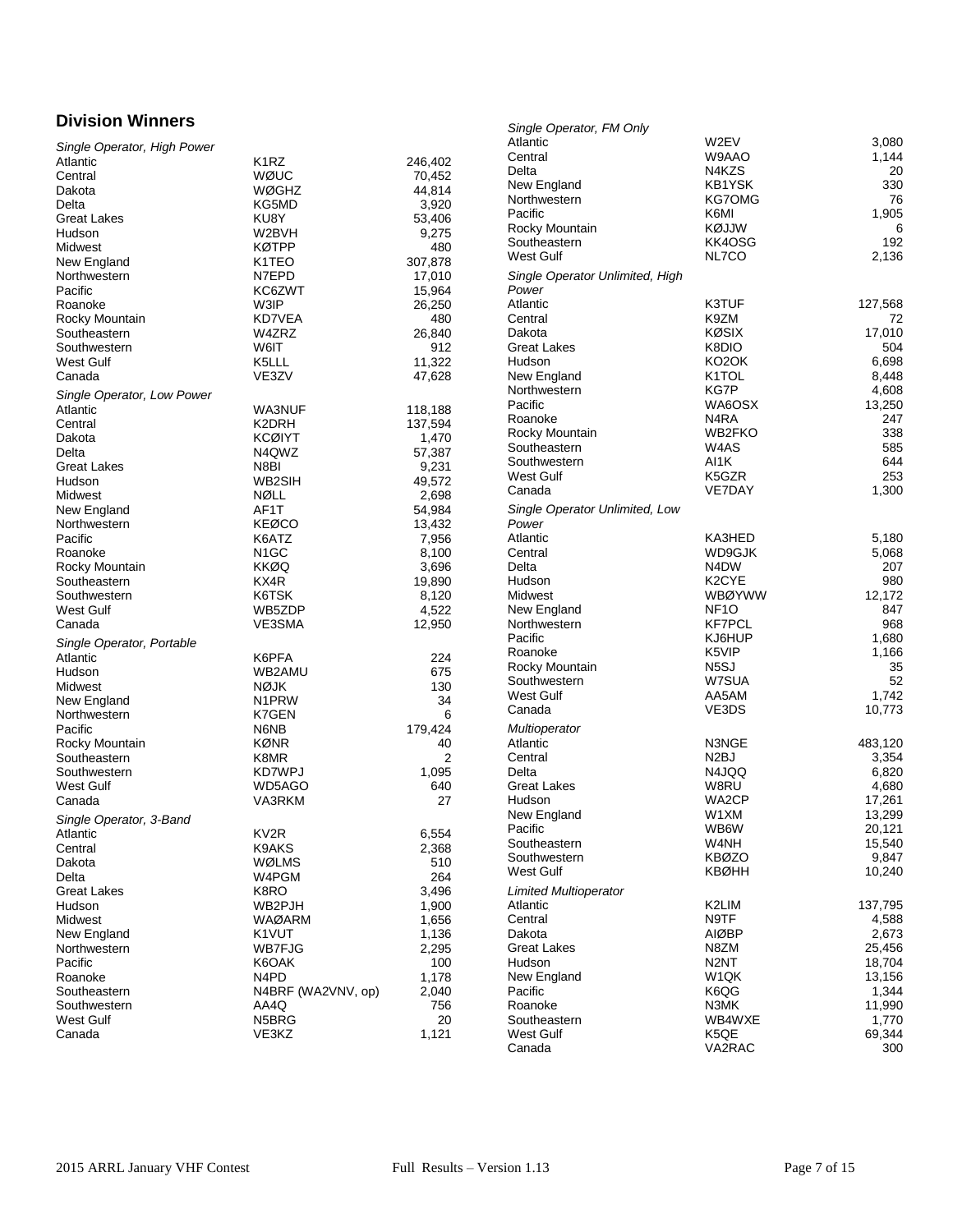| <b>Classic Rover</b>   |                                              |         |
|------------------------|----------------------------------------------|---------|
| Atlantic               | NN3Q/R                                       | 64,386  |
| Central                | K9TMS/R                                      | 12,656  |
| Dakota                 | <b>KCØP/R</b>                                | 8,608   |
| Delta                  | AG4V/R                                       | 16,665  |
| Midwest                | KA9VVQ/R                                     | 50,594  |
| Northwestern           | WA7BBJ                                       | 8,528   |
| Pacific                | K6FGV/R                                      | 341,220 |
| Roanoke                | K8GP                                         | 132,880 |
| Southeastern           | KM4ECP                                       | 504     |
| Southwestern           | KK6MC/R                                      | 14,960  |
| <b>West Gulf</b>       | K7XC                                         | 408     |
| Canada                 | VE3OIL/R                                     | 31,240  |
| <b>Limited Rover</b>   |                                              |         |
| Atlantic               | <b>KØBAK/R</b>                               | 6,160   |
| Central                | ACØRA/R                                      | 97,635  |
| Dakota                 | NØSPN/R                                      | 40      |
| Delta                  | W5VY                                         | 3,403   |
| Hudson                 | N2ZBH/R                                      | 15,972  |
| Midwest                | <b>KDØLRG</b>                                | 2,480   |
| Northwestern           | WW7D/R                                       | 40,896  |
| Roanoke                | K <sub>2</sub> J <sub>B</sub> /R             | 4,795   |
| Rocky Mountain         | ABØYM/R                                      | 1,520   |
| Southeastern           | K4UB                                         | 288     |
| West Gulf              | KD5EUO/R                                     | 1,533   |
| Canada                 | VE7JH                                        | 7.744   |
| <b>Unlimited Rover</b> |                                              |         |
| Atlantic               | K <sub>1</sub> D <sub>S</sub> / <sub>R</sub> | 85,373  |
| Delta                  | WD5DJW                                       | 9       |
| Midwest                | <b>KCØSKM/R</b>                              | 19,323  |
| Northwestern           | K7NIT/R                                      | 14,994  |
| Southwestern           | W7QQ/R                                       | 14,616  |
| <b>West Gulf</b>       | AF5Q                                         | 1,392   |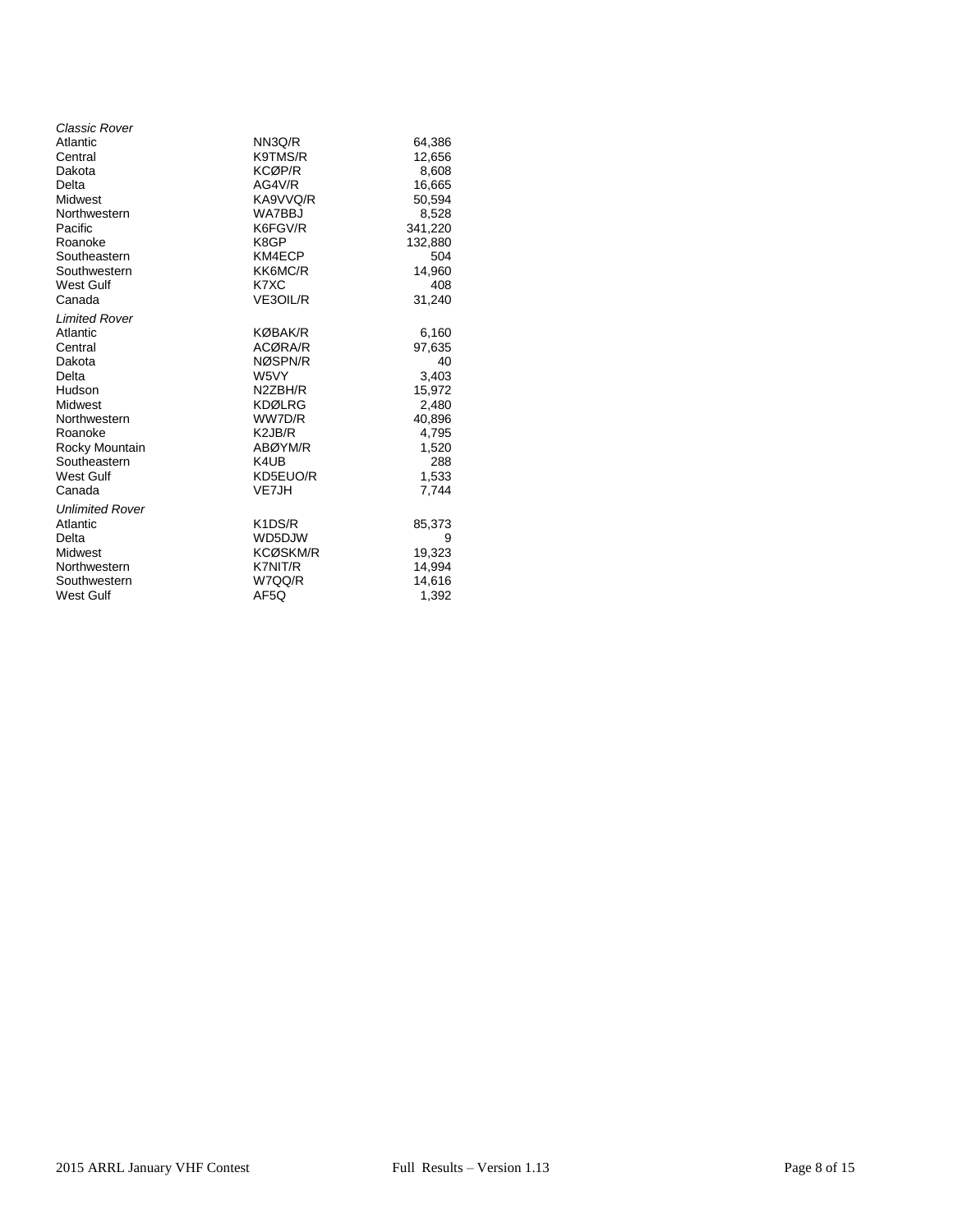## **Regional Leaders**

Categories: A — Single Operator, Low Power; B — Single Operator, High Power; Q — Single Operator, Portable; 3B — Single Operator, Three Band; FM — Single Operator, FM Only; UA - Single Operator Unlimited, Low Power; UB - Single Operator Unlimited, High Power; UQ - Single Operator Unlimited, Portable; M — Multioperator (Unlimited); L — Limited Multioperator; R — Rover; RL — Limited Rover; RU — Unlimited Rover; RU — Unlimited Rov

|                                    | <b>Northeast Region</b>                                                               |                        |                               | <b>Southeast Region</b>                      |           | <b>Central Region</b>                                        |              |                                                                                                             | <b>Midwest Region</b>   |                 |                                                                                                              | <b>West Coast Region</b>   |                  |                   |
|------------------------------------|---------------------------------------------------------------------------------------|------------------------|-------------------------------|----------------------------------------------|-----------|--------------------------------------------------------------|--------------|-------------------------------------------------------------------------------------------------------------|-------------------------|-----------------|--------------------------------------------------------------------------------------------------------------|----------------------------|------------------|-------------------|
|                                    | New England, Hudson and<br><b>Atlantic Divisions: Maritime</b><br>and Quebec Sections |                        |                               | Delta, Roanoke and<br>Southeastern Divisions |           | <b>Central and Great Lakes</b><br>Divisions: Ontario Section |              | Dakota, Midwest, Rocky<br><b>Mountain and West Gulf</b><br>Divisions: Manitoba and<br>Saskatchewan Sections |                         |                 | Pacific, Northwestern and<br>Southwestern Divisions:<br>Alberta, British Columbia and<br><b>NWT Sections</b> |                            |                  |                   |
| Call                               | <b>Score</b>                                                                          | Cat                    | Call                          | <b>Score</b>                                 | Cat       | Call                                                         | <b>Score</b> | Cat                                                                                                         | Call                    | <b>Score</b>    | Cat                                                                                                          | Call                       | <b>Score</b>     | Cat               |
| K1TEO                              | 307,878                                                                               | В                      | W4ZRZ                         | 26,840                                       | B         | WØUC                                                         | 70,452       | В                                                                                                           | WØGHZ                   | 44,814          | в                                                                                                            | N7EPD                      | 17,010           | B                 |
| K <sub>1</sub> RZ                  | 246,402                                                                               | В                      | W3IP                          | 26,250                                       | B         | KU8Y                                                         | 53,406       | в                                                                                                           | K5LLL                   | 11,322          | в                                                                                                            | KC6ZWT                     | 15,964           | B                 |
| WB2RVX                             | 225,192                                                                               | В                      | WA4NJP                        | 11,360                                       | B         | VE3ZV                                                        | 47,628       | в                                                                                                           | WØZQ                    | 9,324           | в                                                                                                            | AE6GE                      | 11,776           | B                 |
| K3IPM                              | 83,830                                                                                | В                      | NG4C                          | 11,256                                       | B         | K9EA                                                         | 38,862       | В                                                                                                           | KØAWU                   | 9,185           | B                                                                                                            | KD7UO                      | 11,454           |                   |
| N3HBX                              | 73,139                                                                                | B                      | K1HTV                         | 8,413                                        | B         | WA8RJF                                                       | 26,568       | в                                                                                                           | NR5M                    | 6,887           | B                                                                                                            | K7ND                       | 3,683            | <b>B</b>          |
| WA3NUF                             | 118,188                                                                               | A                      | N4QWZ                         | 57,387                                       | Α         | K2DRH                                                        | 137,594      | Α                                                                                                           | WB5ZDP                  | 4,522           | A                                                                                                            | KEØCO                      | 13,432           | A                 |
| N3RG                               | 104,200                                                                               | Α                      | KX4R                          | 19,890                                       | Α         | N9DG                                                         | 44,064       | Α                                                                                                           | <b>KKØQ</b>             | 3,696           | Α                                                                                                            | K7YDL                      | 12,900           | A                 |
| WA3GFZ                             | 67,221                                                                                | Α                      | N <sub>1</sub> GC             | 8,100                                        | Α         | VE3SMA                                                       | 12,950       | Α                                                                                                           | NØLL                    | 2,698           | Α                                                                                                            | K6TSK                      | 8,120            | Α                 |
| AF1T                               | 54,984                                                                                | A                      | K4FJW                         | 7,245                                        | Α         | VA3ZV                                                        | 10,920       | Α                                                                                                           | <b>KCØIYT</b>           | 1,470           | Α                                                                                                            | K6ATZ                      | 7,956            | A                 |
| WB2SIH                             | 49,572                                                                                | Α                      | W2BZY                         | 3,648                                        | A         | N8BI                                                         | 9,231        | Α                                                                                                           | NJ7A                    | 1,344           | Α                                                                                                            | K2GMY                      | 5,973            | A                 |
| WB2AMU                             | 675                                                                                   | Q                      | K8MR                          | $\overline{2}$                               | Q         | VA3RKM                                                       | 27           | Q                                                                                                           | WD5AGO                  | 640             | Q                                                                                                            | N6NB                       | 179,424          | Q                 |
| KQ2RP                              | 243                                                                                   | Q                      | N4BRF                         | 2,040                                        | 3B        | K8RO                                                         | 3,496        | 3B                                                                                                          | <b>NØJK</b>             | 130             | Q                                                                                                            | KD7WPJ                     | 1,095            | Q                 |
|                                    |                                                                                       |                        | (WA2VNV, op)                  |                                              |           |                                                              |              |                                                                                                             |                         |                 |                                                                                                              |                            |                  |                   |
| K6PFA                              | 224                                                                                   | Q                      | N <sub>4</sub> P <sub>D</sub> | 1,178                                        | 3B        | K9AKS                                                        | 2,368        | 3B                                                                                                          | <b>KØNR</b>             | 40              | $\Omega$                                                                                                     | KF6CVA                     | 36               | Q                 |
| KM6NY                              | 75                                                                                    | Q                      | KM4ID                         | 684                                          | 3B        | VE3KZ                                                        | 1,121        | 3B                                                                                                          | <b>WAØARM</b>           | 1,656           | 3B                                                                                                           | K7GEN                      | 6                | Q                 |
| N3KCM                              | 54                                                                                    | $\mathsf Q$            | K <sub>1</sub> TO             | 429                                          | 3B        | NT9E                                                         | 624          | 3B                                                                                                          | KØJQA                   | 540             | 3B                                                                                                           | WB7FJG                     | 2,295            | 3B                |
| KV <sub>2R</sub>                   | 6,554                                                                                 | 3B                     | WF1L                          | 390                                          | 3B        | AC8HU                                                        | 390          | 3B                                                                                                          | WØLMS                   | 510             | 3B                                                                                                           | KX7L                       | 795              | 3B                |
| N3ALN                              | 2,725                                                                                 | 3B                     | KK4OSG                        | 192                                          | <b>FM</b> | W9AAO                                                        | 1,144        | FM                                                                                                          | <b>NRØT</b>             | 120             | 3B                                                                                                           | AA4Q                       | 756              | 3B                |
| K3UHU                              | 1,960                                                                                 | 3B                     | N4KZS                         | 20                                           | <b>FM</b> | WV9E                                                         | 186          | <b>FM</b>                                                                                                   | KMØF                    | 54              | 3B                                                                                                           | KI6X                       | 492              | 3B                |
| WB2PJH                             | 1,900                                                                                 | 3B<br>3B               | W4AS                          | 585                                          | UB        | KD9AXR                                                       | 80           | <b>FM</b>                                                                                                   | NL7CO                   | 2,136           | <b>FM</b><br><b>FM</b>                                                                                       | K6LMN                      | 480              | 3B<br><b>FM</b>   |
| KC2TA                              | 1,552                                                                                 |                        | N4RA                          | 247                                          | UB        | K8DIO                                                        | 504          | UB                                                                                                          | AI5H                    | 222             |                                                                                                              | K6MI                       | 1,905            |                   |
| W2EV<br>N <sub>2</sub> HJD         | 3,080                                                                                 | FM<br>FM               | K5VIP<br>N4DW                 | 1,166<br>207                                 | UA<br>UA  | K9ZM                                                         | 72<br>10,773 | UB<br>UA                                                                                                    | KG5EZH                  | 36<br>6         | FM<br><b>FM</b>                                                                                              | W7AIT<br>N <sub>1</sub> VM | 930              | FM<br><b>FM</b>   |
|                                    | 1,935<br>770                                                                          | FM                     | W4NH                          |                                              | М         | VE3DS<br>WD9GJK                                              | 5,068        |                                                                                                             | KØJJW<br>KØSIX          |                 | UB                                                                                                           | KG7OMG                     | 410<br>76        | FM                |
| K <sub>2</sub> SI<br><b>KB1YSK</b> | 330                                                                                   | FM                     | N4JQQ                         | 15,540<br>6,820                              | М         | K9MU                                                         | 882          | UA<br>UA                                                                                                    | <b>KAØRYT</b>           | 17,010<br>1,645 | UB                                                                                                           | KA6AMB                     | 72               | FM                |
| N <sub>2</sub> SCJ                 | 258                                                                                   | <b>FM</b>              | W4AUB                         | 351                                          | M         | W8RU                                                         | 4,680        | M                                                                                                           | WB2FKO                  | 338             | UB                                                                                                           | WA6OSX                     | 13,250           | UB                |
| K3TUF                              | 127,568                                                                               | UB                     | N3MK                          | 11,990                                       | L         | N <sub>2</sub> BJ                                            | 3,354        | M                                                                                                           | K5GZR                   | 253             | UB                                                                                                           | <b>KG7P</b>                | 4,608            | UB                |
| K1TOL                              | 8,448                                                                                 | UB                     | WB4WXE                        | 1,770                                        | L         | KD9BVD                                                       | 15           | М                                                                                                           | <b>WBØYWW</b>           | 12,172          | UA                                                                                                           | W7MEM                      | 1,914            | UB                |
| KO <sub>2</sub> OK                 | 6,698                                                                                 | UB                     | K8GP                          | 132,880                                      | ${\sf R}$ | N8ZM                                                         | 25,456       | L                                                                                                           | AA5AM                   | 1,742           | UA                                                                                                           | VE7DAY                     | 1,300            | UB                |
| W3BFC                              | 4,158                                                                                 | UB                     | AG4V/R                        | 16,665                                       | ${\sf R}$ | N9TF                                                         | 4,588        | L                                                                                                           | N <sub>5</sub> SJ       | 35              | UA                                                                                                           | K7AWB                      | 846              | UB                |
| K2ZD                               | 2,875                                                                                 | UB                     | KM4ECP                        | 504                                          | R         | VE3OIL/R                                                     | 31,240       | $\mathsf{R}$                                                                                                | K5ND                    | 32              | UA                                                                                                           | KJ6HUP                     | 1,680            | UA                |
| KA3HED                             | 5,180                                                                                 | UA                     | W4SLT                         | 168                                          | ${\sf R}$ | K9TMS/R                                                      | 12,656       | ${\sf R}$                                                                                                   | KBØHH                   | 10,240          | M                                                                                                            | <b>KF7PCL</b>              | 968              | UA                |
| K <sub>2</sub> QO                  | 2,075                                                                                 | UA                     | K2JB/R                        | 4,795                                        | <b>RL</b> | K9BTW/R                                                      | 12,600       | ${\sf R}$                                                                                                   | KC5MVZ                  | 216             | M                                                                                                            | KA6BIM                     | 310              | UA                |
| WB2BYP                             | 1,155                                                                                 | UA                     | W5VY                          | 3,403                                        | RL        | N9REP/R                                                      | 12,544       | $\mathsf{R}$                                                                                                | K5QE                    | 69,344          | L                                                                                                            | VE6AO (VE6CCL              | 190              | UA                |
|                                    |                                                                                       |                        |                               |                                              |           |                                                              |              |                                                                                                             |                         |                 |                                                                                                              | op)                        |                  |                   |
| K2CYE                              | 980                                                                                   | UA                     | K4UB                          | 288                                          | RL        | ACØRA/R                                                      | 97,635       | RL                                                                                                          | <b>AIØBP</b>            | 2,673           | $\mathsf{L}$                                                                                                 | W7SUA                      | 52               | UA                |
| NF <sub>10</sub>                   | 847                                                                                   | UA                     | WD5DJW                        | 9                                            | <b>RU</b> | K2EZ/R                                                       | 6,780        | RL                                                                                                          | WCØAAA                  | $\overline{4}$  | L                                                                                                            | WB6W                       | 20,121           | M                 |
| N3NGE                              | 483,120                                                                               | М                      |                               |                                              |           |                                                              |              |                                                                                                             | KA9VVQ/R                | 50,594          | ${\sf R}$                                                                                                    | <b>KBØZO</b><br>W6QAR      | 9,847            | M                 |
| WA3EHD                             | 40,932                                                                                | М                      |                               |                                              |           |                                                              |              |                                                                                                             | W9FZ/R                  | 49,491          | ${\sf R}$                                                                                                    |                            | 1,044            | M                 |
| WA2CP<br>W1XM                      | 17,261<br>13,299                                                                      | М<br>М                 |                               |                                              |           |                                                              |              |                                                                                                             | <b>KBØQGT</b><br>KCØP/R | 10,168<br>8,608 | ${\sf R}$<br>$\mathsf R$                                                                                     | K6QG<br>K6FGV/R            | 1,344<br>341,220 | L<br>$\mathsf{R}$ |
| WB3IGR                             | 12,650                                                                                | M                      |                               |                                              |           |                                                              |              |                                                                                                             | NØHZO/R                 | 7,744           | ${\sf R}$                                                                                                    | N6VI/R                     | 337,952          | $\mathsf{R}$      |
| K2LIM                              | 137,795                                                                               | L                      |                               |                                              |           |                                                              |              |                                                                                                             | KDØLRG                  | 2,480           | <b>RL</b>                                                                                                    | N6HB/R                     | 278,610          | $\mathsf{R}$      |
| W3SO                               | 45,954                                                                                | L                      |                               |                                              |           |                                                              |              |                                                                                                             | KD5EUO/R                | 1,533           | <b>RL</b>                                                                                                    | W6TTF/R                    | 231,840          | $\mathsf{R}$      |
| N <sub>2</sub> NT                  | 18,704                                                                                | L                      |                               |                                              |           |                                                              |              |                                                                                                             | ABØYM/R                 | 1,520           | <b>RL</b>                                                                                                    | WA6WTF/R                   | 226,404          | $\mathsf{R}$      |
| W1QK                               | 13,156                                                                                | L                      |                               |                                              |           |                                                              |              |                                                                                                             | W3DHJ/R                 | 190             | <b>RL</b>                                                                                                    | WW7D/R                     | 40,896           | RL                |
| W3HZU                              | 6,965                                                                                 | L                      |                               |                                              |           |                                                              |              |                                                                                                             | NØSPN/R                 | 40              | RL                                                                                                           | VE7JH                      | 7,744            | <b>RL</b>         |
| NN3Q/R                             | 64,386                                                                                | $\mathsf{R}$           |                               |                                              |           |                                                              |              |                                                                                                             | KCØSKM/R                | 19,323          | <b>RU</b>                                                                                                    | <b>KE7IHG/R</b>            | 6,290            | <b>RL</b>         |
| KF2MR/R                            | 17,158                                                                                | R                      |                               |                                              |           |                                                              |              |                                                                                                             | AF5Q                    | 1,392           | <b>RU</b>                                                                                                    | N7MKO/R                    | 48               | <b>RL</b>         |
| W3ICC/R                            | 10,065                                                                                | $\mathsf R$            |                               |                                              |           |                                                              |              |                                                                                                             | AF5CC                   | 352             | <b>RU</b>                                                                                                    | K7NIT/R                    | 14,994           | <b>RU</b>         |
| KD2HEV                             | 187                                                                                   | $\mathsf{R}$           |                               |                                              |           |                                                              |              |                                                                                                             |                         |                 |                                                                                                              | W7QQ/R                     | 14,616           | RU                |
| N2ZBH/R                            | 15,972                                                                                | <b>RL</b>              |                               |                                              |           |                                                              |              |                                                                                                             |                         |                 |                                                                                                              | N6ZE/R                     | 10,800           | RU                |
| KØBAK/R                            | 6,160                                                                                 | <b>RL</b>              |                               |                                              |           |                                                              |              |                                                                                                             |                         |                 |                                                                                                              | N7HQR/R                    | 2,184            | <b>RU</b>         |
| KV2X/R                             | 3,267                                                                                 | <b>RL</b>              |                               |                                              |           |                                                              |              |                                                                                                             |                         |                 |                                                                                                              |                            |                  |                   |
| N2DCH/R                            | 72                                                                                    | <b>RL</b>              |                               |                                              |           |                                                              |              |                                                                                                             |                         |                 |                                                                                                              |                            |                  |                   |
| K1DS/R                             | 85,373                                                                                | <b>RU</b>              |                               |                                              |           |                                                              |              |                                                                                                             |                         |                 |                                                                                                              |                            |                  |                   |
| N2SLN/R                            | 24,895                                                                                | <b>RU</b>              |                               |                                              |           |                                                              |              |                                                                                                             |                         |                 |                                                                                                              |                            |                  |                   |
| K3IUV/R                            | 9,184                                                                                 | <b>RU</b>              |                               |                                              |           |                                                              |              |                                                                                                             |                         |                 |                                                                                                              |                            |                  |                   |
| N <sub>2QIP/R</sub><br>AB4CR/R     | 6,180<br>3,016                                                                        | <b>RU</b><br><b>RU</b> |                               |                                              |           |                                                              |              |                                                                                                             |                         |                 |                                                                                                              |                            |                  |                   |
|                                    |                                                                                       |                        |                               |                                              |           |                                                              |              |                                                                                                             |                         |                 |                                                                                                              |                            |                  |                   |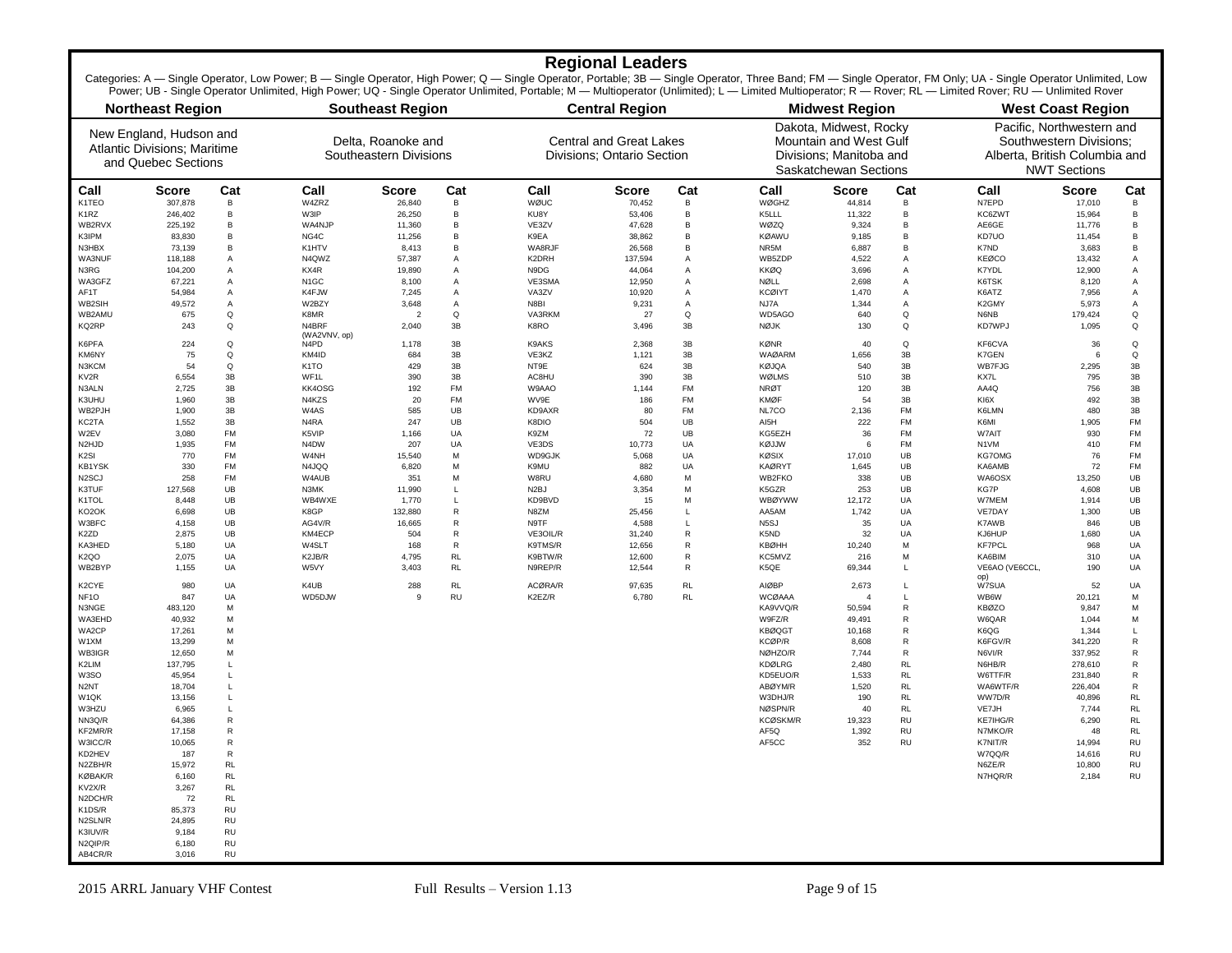| <b>QSO Band Leaders</b>           |     | 5.7 GHz                            |                         | <b>902 MHz</b>                   |                         | <b>144 MHz</b> |                           |
|-----------------------------------|-----|------------------------------------|-------------------------|----------------------------------|-------------------------|----------------|---------------------------|
| <b>By Category</b>                |     | N3RG                               | 11                      | K <sub>1</sub> RZ                | 38                      | N6NB           | 51                        |
|                                   |     | W3SZ                               | 10                      | WB2RVX                           | 38                      | KD7WPJ         | 25                        |
| <b>Single Operator, Low Power</b> |     | WA3NUF                             | 6                       | K1TEO                            | 31                      | KQ2RP          | 17                        |
|                                   |     | WA3GFZ                             | 4                       | <b>WØGHZ</b>                     | 27                      | K6PFA          | 11                        |
|                                   |     | K1KG                               | $\overline{\mathbf{c}}$ | WA3DRC                           | 27                      | WB2AMU         | $\boldsymbol{9}$          |
| <b>50 MHz</b>                     |     | W2BZY                              | $\overline{2}$          |                                  |                         |                |                           |
| K2DRH                             | 145 |                                    |                         |                                  |                         |                |                           |
| WA3NUF                            | 115 |                                    |                         | <b>1.2 GHz</b>                   |                         | <b>222 MHz</b> |                           |
| N3RG                              | 108 | 10 GHz                             |                         | K <sub>1</sub> RZ                | 46                      | N6NB           | 51                        |
| AF1T                              | 106 | W3SZ                               | 9                       | K1TEO                            | 46                      | WB2AMU         | $\,$ 5 $\,$               |
| K2MLB                             | 101 | N3RG                               | 8                       | WB2RVX                           | 46                      | KF6CVA         | 1                         |
|                                   |     | WA3NUF                             | 8                       | WA3DRC                           | 32                      | KJ6JZH         | $\mathbf{1}$              |
| <b>144 MHz</b>                    |     | WA3GFZ                             | $\boldsymbol{7}$        | K3GNC                            | 27                      | KM6NY          | 1                         |
|                                   |     | AF1T                               | 3                       | WZ1V                             | 27                      |                |                           |
| WA3NUF                            | 151 |                                    |                         |                                  |                         | 432 MHz        |                           |
| K2DRH                             | 144 | 24 GHz                             |                         | 2.3 GHz                          |                         | N6NB           | 54                        |
| WB2CUT                            | 133 | W3SZ                               | $\overline{\mathbf{c}}$ | WB2RVX                           | 31                      | KD7WPJ         | 15                        |
| WB2SIH                            | 128 | WA3NUF                             | $\overline{c}$          | K <sub>1</sub> RZ                | 23                      | WD5AGO         | $\bf 8$                   |
| AF1T                              | 124 |                                    |                         |                                  |                         |                |                           |
|                                   |     | AF1T                               | 1                       | K1TEO                            | 23                      | WB2AMU         | $\sqrt{5}$                |
| <b>222 MHz</b>                    |     | K3DMA                              | 1                       | WA3DRC                           | 20                      | KM6NY          | $\ensuremath{\mathsf{3}}$ |
| WA3NUF                            | 74  | VE3SMA                             | 1                       | K3IPM                            | 14                      | <b>NØJK</b>    | $\sqrt{3}$                |
| K2DRH                             | 66  | WA3GFZ                             | 1                       |                                  |                         |                |                           |
| WB2SIH                            | 58  |                                    |                         | 3.4 GHz                          |                         | 902 MHz        |                           |
|                                   |     | Light                              |                         | WB2RVX                           | 19                      | N6NB           | 41                        |
| N9DG                              | 56  | K3DMA                              | 4                       | WA3DRC                           | 16                      |                |                           |
| AF1T                              | 52  | K3EGE                              | $\mathbf{3}$            | K <sub>1</sub> RZ                | 13                      | 1.2 GHz        |                           |
|                                   |     | WA3NUF                             | $\overline{\mathbf{c}}$ | K3IPM                            | 12                      | N6NB           | 45                        |
| 432 MHz                           |     | AF1T                               | 1                       | K1TEO                            | $10$                    | WD5AGO         | $\sqrt{2}$                |
| K2DRH                             | 98  |                                    |                         |                                  |                         |                |                           |
| WA3NUF                            | 86  | KB2AYU                             | 1                       |                                  |                         |                |                           |
| WB2SIH                            | 71  | N3EXA                              |                         | <b>5.7 GHz</b>                   |                         | 2.3 GHz        |                           |
| AF1T                              | 67  | VE3NPB                             | 1                       | K3TUF                            | 16                      | N6NB           | 35                        |
| N9DG                              | 66  | VE3SMA                             | 1                       | K <sub>1</sub> RZ                | 13                      |                |                           |
|                                   |     | WA3GFZ                             | 1                       | WB2RVX                           | 13                      | 3.4 GHz        |                           |
|                                   |     |                                    |                         | <b>KØVXM</b>                     | 8                       | N6NB           | 38                        |
| <b>902 MHz</b>                    |     |                                    |                         | W3PAW                            | 8                       |                |                           |
| WA3NUF                            | 30  | <b>Single Operator, High Power</b> |                         |                                  |                         | 5.7GHz         |                           |
| N3RG                              | 27  |                                    |                         | 10 GHz                           |                         | N6NB           | 39                        |
| WA3GFZ                            | 26  |                                    |                         | WB2RVX                           | 16                      |                |                           |
| W3SZ                              | 17  | <b>50 MHz</b>                      |                         |                                  | 12                      |                |                           |
| KA3FQS                            | 15  | K1TEO                              | 208                     | K <sub>1</sub> RZ                |                         | 10 GHz         |                           |
|                                   |     | N3FTI                              | 207                     | WA3DRC                           | 8                       | N6NB           | 39                        |
| 1.2 GHz                           |     | K3IPM                              | 153                     | K3IPM                            | $\sqrt{5}$              |                |                           |
| N3RG                              | 31  | WB2RVX                             | 153                     | K1TEO                            | 4                       | 24 GHz         |                           |
| WA3NUF                            | 31  | N3HBX                              | 144                     | WØGHZ                            | 4                       | N6NB           | 19                        |
| WA3GFZ                            | 28  |                                    |                         |                                  |                         |                |                           |
|                                   |     | <b>144 MHz</b>                     |                         | 24 GHz                           |                         | Light          |                           |
| K2DRH                             | 23  | K1TEO                              | 247                     | <b>KØVXM</b>                     | 1                       | WA3WUL         | $\overline{2}$            |
| WB2SIH                            | 23  | KA1ZE/3                            | 239                     |                                  |                         |                |                           |
|                                   |     |                                    |                         | Light                            |                         |                |                           |
| 2.3 GHz                           |     | N3HBX                              | 233                     | W3GAD                            | $\overline{\mathbf{c}}$ |                |                           |
| N3RG                              | 17  | K <sub>1</sub> RZ                  | 187                     |                                  |                         |                |                           |
| W3SZ                              | 17  | WA2FGK (K2LNS, op.)                | 170                     | WB2RVX                           | $\overline{\mathbf{c}}$ |                |                           |
| WA3GFZ                            | 16  |                                    |                         | K3IPM                            | 1                       |                |                           |
| WA3NUF                            | 16  | <b>222 MHz</b>                     |                         | K3JJZ                            | 1                       |                |                           |
| K1KG                              | 9   | K1TEO                              | 99                      |                                  |                         |                |                           |
| WB2JAY                            | 9   | WB2RVX                             | 81                      |                                  |                         |                |                           |
|                                   |     | K <sub>1</sub> RZ                  | 74                      | <b>Single Operator, Portable</b> |                         |                |                           |
|                                   |     | K3IPM                              | 58                      |                                  |                         |                |                           |
| 3.4 GHz                           |     | WZ1V                               | 56                      | <b>50 MHz</b>                    |                         |                |                           |
| W3SZ                              | 14  |                                    |                         |                                  |                         |                |                           |
| WA3NUF                            | 13  |                                    |                         | N6NB                             | 51                      |                |                           |
| N3RG                              | 11  | <b>432 MHz</b>                     |                         | KD7WPJ                           | 18                      |                |                           |
| K1KG                              | 5   | K1TEO                              | 137                     | K6PFA                            | 17                      |                |                           |
| WA3GFZ                            | 5   | WB2RVX                             | 107                     | WB2AMU                           | 16                      |                |                           |
| WB2JAY                            | 5   | K <sub>1</sub> RZ                  | 92                      | N1PRW                            | 15                      |                |                           |
|                                   |     | K3IPM                              | 76                      |                                  |                         |                |                           |
|                                   |     | K3GNC                              | 67                      |                                  |                         |                |                           |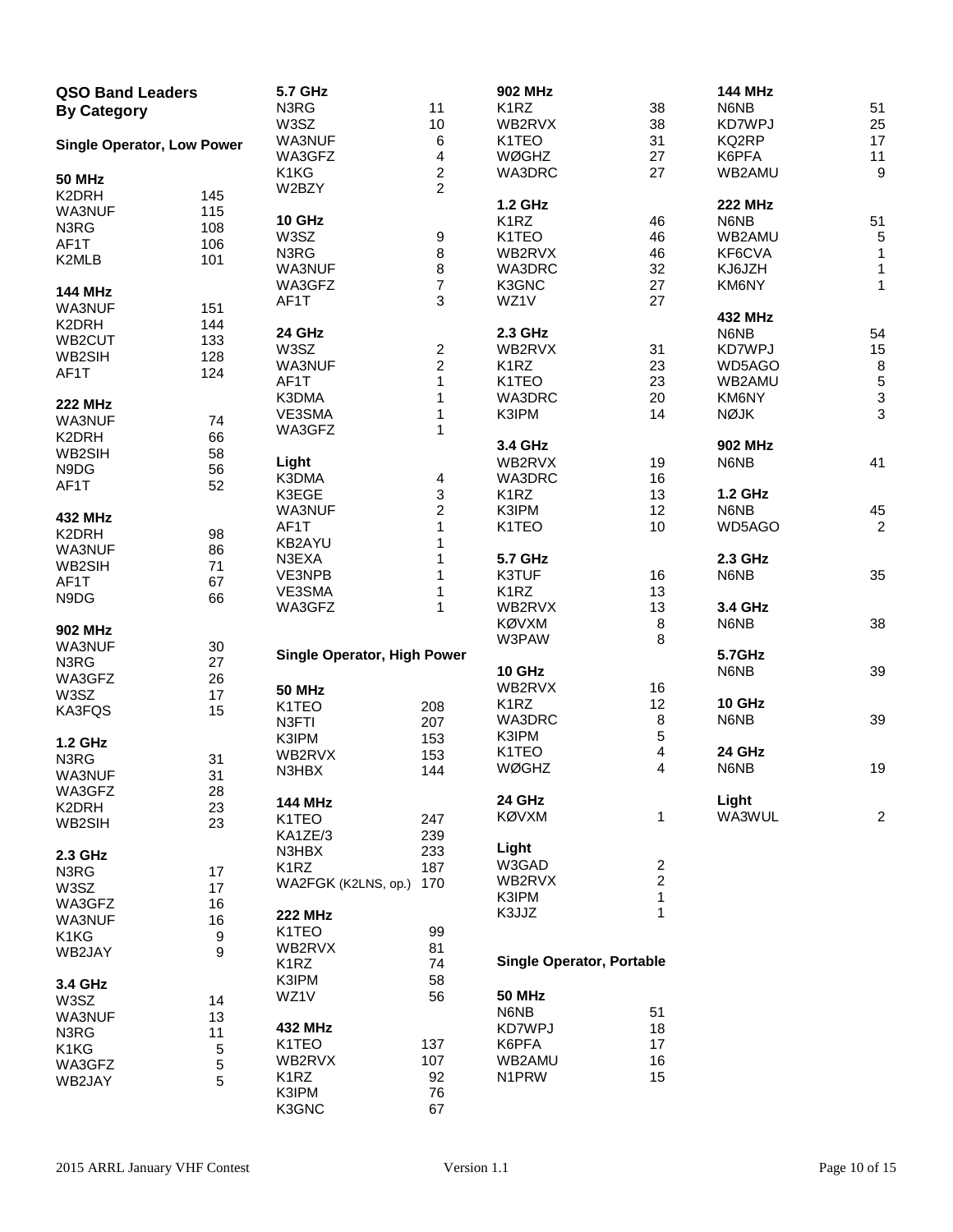| Single Operator, Three Band       |    | <b>WBØYWW</b>                     | 36             |                            |                  |                |                  |
|-----------------------------------|----|-----------------------------------|----------------|----------------------------|------------------|----------------|------------------|
| <b>50 MHz</b>                     |    | <b>144 MHz</b>                    |                | <b>902 MHz</b>             |                  | 1.2 GHz        |                  |
| K3GM                              | 73 | KA3HED                            | 63             | K3TUF                      | 28               | N3NGE          | 50               |
| KV <sub>2R</sub>                  | 63 | <b>WBØYWW</b>                     | 55             | WA6OSX                     | $10$             | WA3EHD         | 16               |
|                                   |    | WD9GJK                            | 54             | KG7P                       | 3                | WB6W           | 15               |
| K3UHU                             | 51 |                                   |                |                            |                  |                | $\boldsymbol{9}$ |
| N3ALN                             | 46 | K <sub>2</sub> QO                 | 47             |                            |                  | W1XM           |                  |
| WV3P                              | 44 | VE3DS                             | 42             | 1.2 GHz                    |                  | WA2CP          | $\boldsymbol{9}$ |
|                                   |    |                                   |                | K3TUF                      | 30               |                |                  |
| <b>144 MHz</b>                    |    | <b>222 MHz</b>                    |                | WA6OSX                     | 13               | 2.3 GHz        |                  |
| KV <sub>2R</sub>                  | 79 | WD9GJK                            | 20             | KG7P                       | $\boldsymbol{9}$ | N3NGE          | 33               |
| KC2TA                             | 66 | VE3DS                             | 19             | VE2UG                      | 4                | WA3EHD         | $13\,$           |
| KC2THQ                            | 53 | AA5AM                             | 7              |                            |                  | W1XM           | 5                |
|                                   |    | WB2BYP                            | $\overline{7}$ | 2.3 GHz                    |                  | N4JQQ          | $\overline{4}$   |
| WB2EOD                            | 52 | NF <sub>10</sub>                  | 6              | K3TUF                      | 20               | W4NH           | 1                |
| WB2PJH                            | 41 |                                   |                |                            |                  |                |                  |
|                                   |    | <b>432 MHz</b>                    |                | 3.4 GHz                    |                  | 3.4 GHz        |                  |
| 432 MHz                           |    | <b>WBØYWW</b>                     |                |                            |                  |                |                  |
| KV <sub>2R</sub>                  | 42 |                                   | 44             | K3TUF                      | 3                | N3NGE          | 19               |
| K8RO                              | 22 | VE3DS                             | 26             |                            |                  | WA3EHD         | 11               |
| KC2THQ                            | 20 | KA3HED                            | 22             | 5.7GHz                     |                  |                |                  |
| WB2EOD                            | 20 | WD9GJK                            | 21             | K3TUF                      | 15               | <b>5.7 GHz</b> |                  |
| N3ALN                             | 17 | KJ6HUP                            | 11             |                            |                  | N3NGE          | 14               |
|                                   |    |                                   |                | 10 GHz                     |                  |                |                  |
|                                   |    | <b>902 MHz</b>                    |                | K3TUF                      | 11               | 10 GHz         |                  |
|                                   |    | WB2BYP                            | 4              |                            |                  | N3NGE          | 14               |
| <b>Single Operator, FM Only</b>   |    | VE3DS                             | $\overline{c}$ | 24 GHz                     |                  | WA3EHD         | $\overline{c}$   |
|                                   |    |                                   |                |                            |                  |                |                  |
| <b>50 MHz</b>                     |    |                                   |                | K3TUF                      | 4                | W4NH           | $\mathbf{1}$     |
| W2EV                              | 25 | 1.2 GHz                           |                |                            |                  |                |                  |
| K6MI                              | 16 | VE3DS                             | 6              |                            |                  | Light          |                  |
| N <sub>2</sub> HJ <sub>D</sub>    | 15 | WB2BYP                            | 3              | <b>Multioperator</b>       |                  | N3NGE          | $\frac{5}{3}$    |
| KB1YSK                            | 14 | WD9GJK                            | $\overline{c}$ | (-L Limited Multioperator) |                  | WA3EHD         |                  |
|                                   |    | KA6BIM                            | $\mathbf{1}$   |                            |                  | WB3IGR         | $\mathbf{1}$     |
| NL7CO                             | 13 | W7SUA                             | $\mathbf{1}$   | <b>50 MHz</b>              |                  |                |                  |
|                                   |    |                                   |                | N3NGE                      | 339              |                |                  |
| <b>144 MHz</b>                    |    |                                   |                |                            |                  |                |                  |
| K <sub>2</sub> SI                 | 42 | <b>Single Operator Unlimited,</b> |                | K2LIM-L                    | 211              |                |                  |
| W2EV                              | 41 |                                   |                | WA2CP                      | 143              |                |                  |
| N <sub>2</sub> HJ <sub>D</sub>    | 38 | <b>High Power</b>                 |                | W1QK-L                     | 139              |                |                  |
| K6MI                              | 25 |                                   |                | W3SO-L                     | 106              |                |                  |
| KB1YSK                            | 24 | <b>50 MHz</b>                     |                |                            |                  |                |                  |
| W9AAO                             | 24 | K1TOL                             | 192            | <b>144 MHz</b>             |                  |                |                  |
|                                   |    | KO <sub>2</sub> OK                | 123            | N3NGE                      | 347              |                |                  |
| <b>222 MHz</b>                    |    | K <sub>2</sub> ZD                 | 115            | K2LIM-L                    | 286              |                |                  |
|                                   |    | K3TUF                             | 90             | K5QE-L                     | 150              |                |                  |
| K6MI                              | 23 |                                   |                |                            |                  |                |                  |
| W9AAO                             | 17 | K2PLF                             | 82             | W3SO-L                     | 130              |                |                  |
| W2EV                              | 14 |                                   |                | WA2CP                      | 118              |                |                  |
| N <sub>2</sub> HJD                | 12 | <b>144 MHz</b>                    |                |                            |                  |                |                  |
| W7AIT                             | 12 | W3BFC                             | 154            | <b>222 MHz</b>             |                  |                |                  |
|                                   |    | K3TUF                             | 117            | N3NGE                      | 146              |                |                  |
| 432 MHz                           |    | <b>KØSIX</b>                      | 68             | K2LIM-L                    | 92               |                |                  |
| N <sub>2</sub> HJ <sub>D</sub>    | 26 | KO <sub>2</sub> OK                | 54             | WA3EHD                     | 50               |                |                  |
| W2EV                              | 23 | <b>KAØRYT</b>                     | 47             | W3SO-L                     | 41               |                |                  |
|                                   |    |                                   |                | <b>KBØHH</b>               | 38               |                |                  |
| K6MI                              | 20 | <b>222 MHz</b>                    |                |                            |                  |                |                  |
| NL7CO                             | 18 |                                   |                |                            |                  |                |                  |
| K <sub>2</sub> SI                 | 13 | K3TUF                             | 64             | 432 MHz                    |                  |                |                  |
| W9AAO                             | 13 | <b>KØSIX</b>                      | 31             | N3NGE                      | 193              |                |                  |
|                                   |    | WA6OSX                            | 19             | K2LIM-L                    | 104              |                |                  |
|                                   |    | KG7P                              | 12             | WA3EHD                     | 57               |                |                  |
| <b>Single Operator Unlimited,</b> |    | K7AWB                             | 6              | W3SO-L                     | 48               |                |                  |
| <b>Low Power</b>                  |    |                                   |                | WB6W                       | 40               |                |                  |
|                                   |    | 432 MHz                           |                |                            |                  |                |                  |
|                                   |    | K3TUF                             | 74             | <b>902 MHz</b>             |                  |                |                  |
| <b>50 MHz</b>                     |    | <b>KØSIX</b>                      | 43             | N3NGE                      | 49               |                |                  |
| KA1VMG                            | 51 |                                   |                |                            |                  |                |                  |
| KA3HED                            | 41 | WA6OSX                            | 21             | WA3EHD                     | 22               |                |                  |
| WD9GJK                            | 37 | AI1K                              | 10             | WB3IGR                     | 12               |                |                  |
| <b>K2QO</b>                       | 36 | KO <sub>2</sub> OK                | 10             | WA2CP                      | 11               |                |                  |
|                                   |    | VE2UG                             | 10             | W1XM                       | $\,6\,$          |                |                  |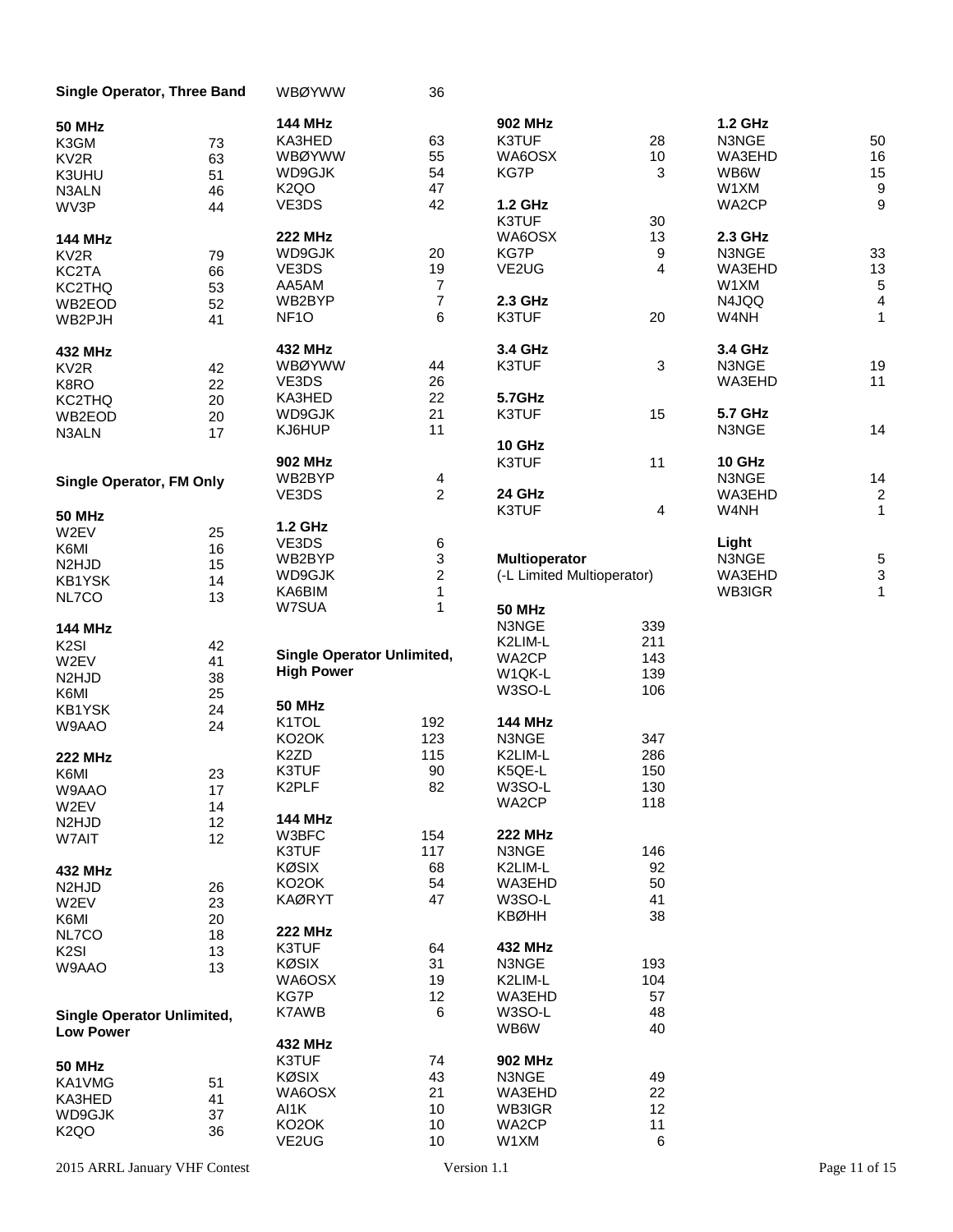| (Classic) Rover |     | 10 GHz                           |                | KCØSKM/R<br><b>222 MHz</b> | 57             |
|-----------------|-----|----------------------------------|----------------|----------------------------|----------------|
|                 |     | N6VI/R                           | 54             |                            |                |
| <b>50 MHz</b>   |     | K6FGV/R                          | 53             | K1DS/R                     | 68             |
| K8GP/R          | 102 | N6HB/R                           | 49             | KCØSKM/R                   | 45             |
| W9FZ/R          | 64  | W6TTF/R                          | 42             | N2SLN/R                    | 37             |
| KA9VVQ/R        | 62  | WA6WTF/R                         | 42             | N6ZE/R                     | 28             |
|                 |     |                                  |                | N2QIP/R                    | 21             |
| W3ICC/R         | 60  |                                  |                |                            |                |
| KF2MR/R         | 53  | 24 GHz                           |                |                            |                |
|                 |     | N6VI/R                           | 47             | 432 MHz                    |                |
| <b>144 MHz</b>  |     | K6FGV/R                          | 44             | K1DS/R                     | 77             |
| K8GP/R          | 153 | W6TE/R                           | 41             | KCØSKM/R                   | 51             |
| W9FZ/R          | 105 | N6HB/R                           | 39             | N2SLN/R                    | 45             |
|                 | 103 | W6TTF/R                          | 28             | W7QQ/R                     | 37             |
| KA9VVQ/R        |     | WA6WTF/R                         | 28             | N6ZE/R                     | 28             |
| VE3OIL/R        | 77  |                                  |                |                            |                |
| KF2MR/R         | 74  |                                  |                |                            |                |
|                 |     | Light                            |                | <b>902 MHz</b>             |                |
| <b>222 MHz</b>  |     | NN3Q/R                           | $\overline{c}$ | K1DS/R                     | 30             |
| K8GP/R          | 92  | VE3OIL/R                         | $\overline{2}$ | N <sub>2Q</sub> IP/R       | 11             |
| K6FGV/R         | 71  |                                  |                | N6ZE/R                     | 11             |
|                 |     |                                  |                | K7NIT/R                    | 9              |
| N6VI/R          | 67  |                                  |                |                            |                |
| W9FZ/R          | 65  | <b>Limited Rover</b>             |                | N7HQR/R                    | 9              |
| KA9VVQ/R        | 64  |                                  |                |                            |                |
| W6TE/R          | 64  | <b>50 MHz</b>                    |                | <b>1.2 GHz</b>             |                |
|                 |     | WW7D/R                           | 152            | K1DS/R                     | 32             |
| 432 MHz         |     | ACØRA/R                          | 131            | <b>KCØSKM/R</b>            | 14             |
| K8GP/R          |     | N2ZBH/R                          | 94             | W7QQ/R                     | 10             |
|                 | 103 |                                  |                |                            |                |
| KA9VVQ/R        | 78  | K <sub>2</sub> J <sub>B</sub> /R | 52             | N2QIP/R                    | 9              |
| W9FZ/R          | 78  | <b>KØBAK/R</b>                   | 48             | K7NIT/R                    | 8              |
| K6FGV/R         | 74  |                                  |                |                            |                |
| N6VI/R          | 70  | <b>144 MHz</b>                   |                |                            |                |
|                 |     | ACØRA/R                          | 192            | 2.3 GHz                    |                |
| 902 MHz         |     | WW7D/R                           | 185            | K1DS/R                     | 23             |
|                 |     |                                  |                | K3IUV/R                    |                |
| N6VI/R          | 59  | N2ZBH/R                          | 95             |                            | 6              |
| K6FGV/R         | 54  | KE7IHG/R                         | 68             | AB4CR/R                    | 1              |
| N6HB/R          | 50  | VE7JH/R                          | 53             |                            |                |
| K8GP/R          | 47  |                                  |                | 3.4 GHz                    |                |
| W6TE/R          | 44  | <b>222 MHz</b>                   |                | K1DS/R                     | 20             |
|                 |     | ACØRA/R                          | 126            | K3IUV/R                    | $\overline{4}$ |
|                 |     |                                  |                | AB4CR/R                    | $\mathbf{1}$   |
| <b>1.2 GHz</b>  |     | WW7D/R                           | 67             |                            |                |
| K6FGV/R         | 60  | N2ZBH/R                          | 45             |                            |                |
| N6VI/R          | 60  | VE7JH/R                          | 22             | 5.7 GHz                    |                |
| K8GP/R          | 47  | <b>KE7IHG/R</b>                  | 19             | K1DS/R                     | 15             |
| N6HB/R          | 46  |                                  |                | K3IUV/R                    | 3              |
| W6TE/R          | 43  | 432 MHz                          |                |                            |                |
|                 |     | ACØRA/R                          | 137            | 10 GHz                     |                |
|                 |     |                                  |                | K1DS/R                     | 18             |
| 2.3 GHz         |     | WW7D/R                           | 84             |                            |                |
| K6FGV/R         | 51  | N2ZBH/R                          | 42             | K3IUV/R                    | 5              |
| N6VI/R          | 51  | KØBAK/R                          | 29             | AB4CR/R                    | 1              |
| N6HB/R          | 47  | <b>KE7IHG/R</b>                  | 25             |                            |                |
| W6TTF/R         | 36  |                                  |                | 24 GHz                     |                |
| WA6WTF/R        | 36  |                                  |                | K1DS/R                     | $\overline{7}$ |
|                 |     | <b>Unlimited Rover</b>           |                | W7QQ/R                     | 5              |
|                 |     |                                  |                |                            | 1              |
| 3.4 GHz         |     |                                  |                | K3IUV/R                    |                |
| N6VI/R          | 49  | <b>50 MHz</b>                    |                |                            |                |
| K6FGV/R         | 47  | N2SLN/R                          | 112            | Light                      |                |
| N6HB/R          | 43  | K1DS/R                           | 54             | K1DS/R                     | 12             |
| W6TTF/R         | 35  |                                  | 47             | K3IUV/R                    | 4              |
|                 |     | K7NIT/R                          |                |                            |                |
| WA6WTF/R        | 33  | W7QQ/R                           | 46             |                            |                |
|                 |     | N6ZE/R                           | 38             |                            |                |
| 5.7 GHz         |     |                                  |                |                            |                |
| K6FGV/R         | 51  | <b>144 MHz</b>                   |                |                            |                |
| N6VI/R          | 51  | N2SLN/R                          | 107            |                            |                |
| N6HB/R          | 47  | K1DS/R                           | 95             |                            |                |
| W6TTF/R         | 39  |                                  |                |                            |                |
|                 |     | K7NIT/R                          | 91             |                            |                |
| WA6WTF/R        | 39  | N6ZE/R                           | 76             |                            |                |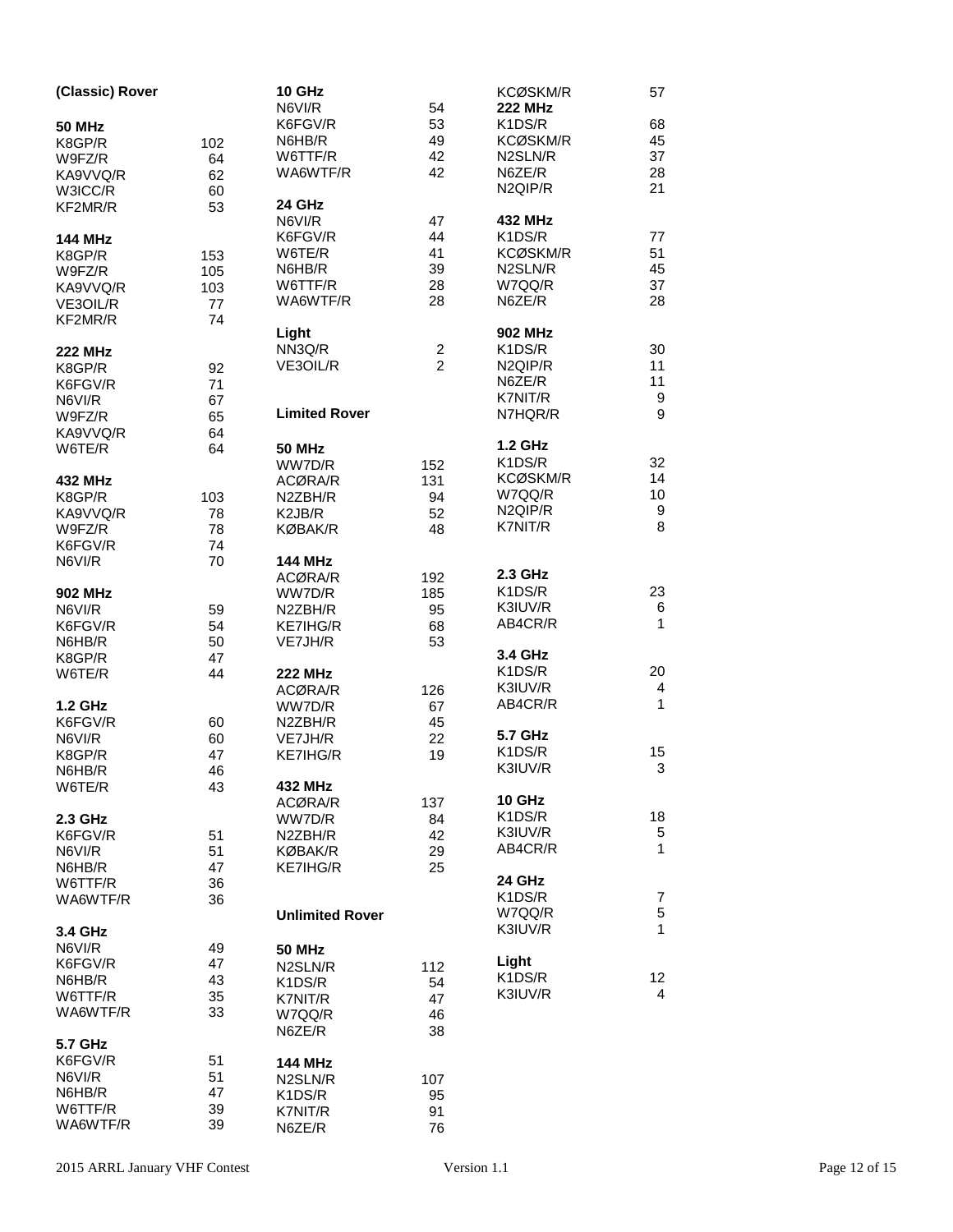| <b>Multiplier Band Leaders</b><br><b>By Category</b> |                  | <b>5.7 GHz</b><br>N3RG      | 4                       | <b>432 MHz</b><br>K1TEO | 32                        | <b>Single Operator, Portable</b> |                                            |
|------------------------------------------------------|------------------|-----------------------------|-------------------------|-------------------------|---------------------------|----------------------------------|--------------------------------------------|
|                                                      |                  | W3SZ                        | 4                       | KU8Y                    | 27                        | <b>50 MHz</b>                    |                                            |
|                                                      |                  | WA3NUF                      | 3                       | K <sub>1</sub> RZ       | 24                        | N6NB                             | $10$                                       |
| <b>Single Operator, Low Power</b>                    |                  | WA3GFZ                      | $\overline{c}$          | WØUC                    | 22                        |                                  |                                            |
|                                                      |                  | W2BZY                       | 1                       | N3HBX                   | 22                        | WB2AMU                           | 6                                          |
| <b>50 MHz</b>                                        |                  |                             |                         |                         |                           | KD7WPJ                           | $\sqrt{5}$                                 |
| K2DRH                                                | 43               | K1KG                        | 1                       | WA2FGK (K2LNS, op.)     | 22                        | WD5AGO                           | $\mathbf 5$                                |
| N4QWZ                                                | 32               | AF1T                        | 1                       |                         |                           | K6PFA                            | 4                                          |
| N9DG                                                 | 24               | VE3NPB                      | 1                       | <b>902 MHz</b>          |                           | <b>NØJK</b>                      | 4                                          |
| N8RA                                                 | 21               | VE3SMA                      | $\mathbf{1}$            | K <sub>1</sub> RZ       | 15                        |                                  |                                            |
| N3RG                                                 | 18               |                             |                         | K1TEO                   | 14                        | <b>144 MHz</b>                   |                                            |
|                                                      |                  | 10 GHz                      |                         | KU8Y                    | 9                         | N6NB                             | 13                                         |
|                                                      |                  | W3SZ                        | 4                       | K <sub>1</sub> GX       | 8                         | KQ2RP                            | $\,6\,$                                    |
| <b>144 MHz</b>                                       |                  | AF1T                        | 3                       | VE3ZV                   | 8                         |                                  |                                            |
| K2DRH                                                | 45               | N3RG                        | 3                       | WB2RVX                  | 8                         | KD7WPJ                           | $\,$ 5 $\,$                                |
| N4QWZ                                                | 36               |                             |                         |                         |                           | WB2AMU                           | $\,$ 5 $\,$                                |
| N9DG                                                 | 33               | K1KG                        | $\overline{\mathbf{c}}$ |                         |                           | WD5AGO                           | 5                                          |
| KX4R                                                 | 24               | VE3SMA                      | $\overline{\mathbf{c}}$ | <b>1.2 GHz</b>          |                           |                                  |                                            |
| WA3NUF                                               | 23               | WA3GFZ                      | $\boldsymbol{2}$        | K1TEO                   | 16                        | <b>222 MHz</b>                   |                                            |
|                                                      |                  | WA3NUF                      | $\overline{\mathbf{c}}$ | K <sub>1</sub> RZ       | 14                        | N6NB                             |                                            |
| <b>222 MHz</b>                                       |                  | WJ7L                        | $\overline{2}$          | KU8Y                    | 12                        | WB2AMU                           |                                            |
|                                                      |                  |                             |                         | K9EA                    | 10                        | KF6CVA                           | $\begin{array}{c} 9 \\ 2 \\ 1 \end{array}$ |
| K2DRH                                                | 29               | 24 GHz                      |                         | VE3ZV                   | 10                        | KJ6JZH                           |                                            |
| N4QWZ                                                | 28               | W3SZ                        |                         |                         |                           |                                  | 1                                          |
| N9DG                                                 | 22               |                             | 2                       |                         |                           | KM6NY                            | 1                                          |
| KX4R                                                 | 15               | AF1T                        | $\mathbf{1}$            | 2.3 GHz                 |                           |                                  |                                            |
| WB2SIH                                               | 15               | K3DMA                       | 1                       | K1TEO                   | 11                        | <b>432 MHz</b>                   |                                            |
|                                                      |                  | VE3SMA                      | 1                       | K <sub>1</sub> RZ       | 10                        | N6NB                             | $10$                                       |
| <b>432 MHz</b>                                       |                  | WA3GFZ                      | 1                       | K <sub>1</sub> GX       | 9                         | KD7WPJ                           | $\sqrt{5}$                                 |
|                                                      |                  | WA3NUF                      | $\mathbf{1}$            | WB2RVX                  | $\overline{\mathcal{I}}$  | WD5AGO                           | $\sqrt{5}$                                 |
| K2DRH                                                | 33               |                             |                         | VE3ZV                   | 5                         | <b>NØJK</b>                      | $\ensuremath{\mathsf{3}}$                  |
| N4QWZ                                                | 29               | Light                       |                         | WA3DRC                  | 5                         | WB2AMU                           | $\overline{2}$                             |
| N9DG                                                 | 23               | AF1T                        | 1                       |                         |                           |                                  |                                            |
| KX4R                                                 | 16               |                             |                         |                         |                           |                                  |                                            |
| WA3NUF                                               | 16               | K3DMA                       | 1                       | 3.4 GHz                 |                           | <b>902 MHz</b>                   |                                            |
|                                                      |                  | K3EGE                       | 1                       | K <sub>1</sub> RZ       | 6                         | N6NB                             | 7                                          |
| <b>902 MHz</b>                                       |                  | KB2AYU                      | 1                       | K1TEO                   | 6                         |                                  |                                            |
| K2DRH                                                | 10               | N3EXA                       | 1                       | K <sub>1</sub> GX       | 5                         | <b>1.2 GHz</b>                   |                                            |
| N4QWZ                                                | 9                | VE3NPB                      | 1                       | WB2RVX                  | 5                         | N6NB                             | 8                                          |
|                                                      |                  | VE3SMA                      | 1                       | WA3DRC                  | 4                         | WD5AGO                           | 1                                          |
| N3RG                                                 | 8                | WA3GFZ                      | 1                       |                         |                           |                                  |                                            |
| WA3NUF                                               | 7                | WA3NUF                      | 1                       | 5.7 GHz                 |                           | 2.3 GHz                          |                                            |
| WB2JAY                                               | $\overline{7}$   |                             |                         | K <sub>1</sub> RZ       | 7                         |                                  |                                            |
| WB2SIH                                               | 7                |                             |                         |                         |                           | N6NB                             | 7                                          |
|                                                      |                  |                             |                         | K1TEO                   | 5                         |                                  |                                            |
| <b>1.2 GHz</b>                                       |                  | Single Operator, High Power |                         | WB2RVX                  | 5                         | 3.4 GHz                          |                                            |
| K2DRH                                                | 17               |                             |                         | K1GX                    | 3                         | N6NB                             | $\overline{7}$                             |
| N3RG                                                 | $\boldsymbol{9}$ | <b>50 MHz</b>               |                         | WA2OMY                  | 3                         |                                  |                                            |
| WB2SIH                                               | 9                | K1TEO                       | 37                      |                         |                           | 5.7GHz                           |                                            |
|                                                      |                  | N3FTI                       | 29                      | 10 GHz                  |                           | N6NB                             | $\overline{7}$                             |
| K1KG                                                 | 8                | K <sub>1</sub> RZ           | 29                      | K <sub>1</sub> RZ       | 7                         |                                  |                                            |
| WB2JAY                                               | 8                | KU8Y                        | 29                      | WB2RVX                  | $\,$ 5 $\,$               | 10 GHz                           |                                            |
|                                                      |                  |                             |                         | K <sub>1</sub> GX       | $\ensuremath{\mathsf{3}}$ |                                  |                                            |
| 2.3 GHz                                              |                  | K8ZES                       | 27                      |                         |                           | N6NB                             | $\overline{7}$                             |
| N3RG                                                 | 7                |                             |                         | K1TEO                   | 3                         |                                  |                                            |
| K1KG                                                 | 6                | <b>144 MHz</b>              |                         | WØGHZ                   | 3                         | 24 GHz                           |                                            |
| WB2JAY                                               | 6                | K <sub>1</sub> JT           | 78                      |                         |                           | N6NB                             | 4                                          |
| W3SZ                                                 | 5                | NR5M                        | 58                      | 24 GHz                  |                           |                                  |                                            |
|                                                      |                  | AA4SC                       | 50                      | <b>KØVXM</b>            | 1                         | Light                            |                                            |
| WA3NUF                                               | 5                | KA1ZE/3                     | 50                      |                         |                           | WA3WUL                           | 1                                          |
|                                                      |                  |                             | 49                      | Light                   |                           |                                  |                                            |
| 3.4 GHz                                              |                  | WA2FGK (K2LNS, op.)         |                         | K3IPM                   | 1                         |                                  |                                            |
| N3RG                                                 | 5                |                             |                         |                         |                           |                                  |                                            |
| K1KG                                                 | 4                | <b>222 MHz</b>              |                         | K3JJZ                   | 1                         |                                  |                                            |
| W3SZ                                                 | 4                | K1TEO                       | 31                      | W3GAD                   | 1                         |                                  |                                            |
| WA3NUF                                               | 4                | WØUC                        | 23                      | WB2RVX                  | 1                         |                                  |                                            |
| K1IIG                                                | 3                | K8TQK                       | 22                      |                         |                           |                                  |                                            |
| WB2JAY                                               | 3                | K <sub>1</sub> RZ           | 21                      |                         |                           |                                  |                                            |
|                                                      |                  | VE3ZV                       | 20                      |                         |                           |                                  |                                            |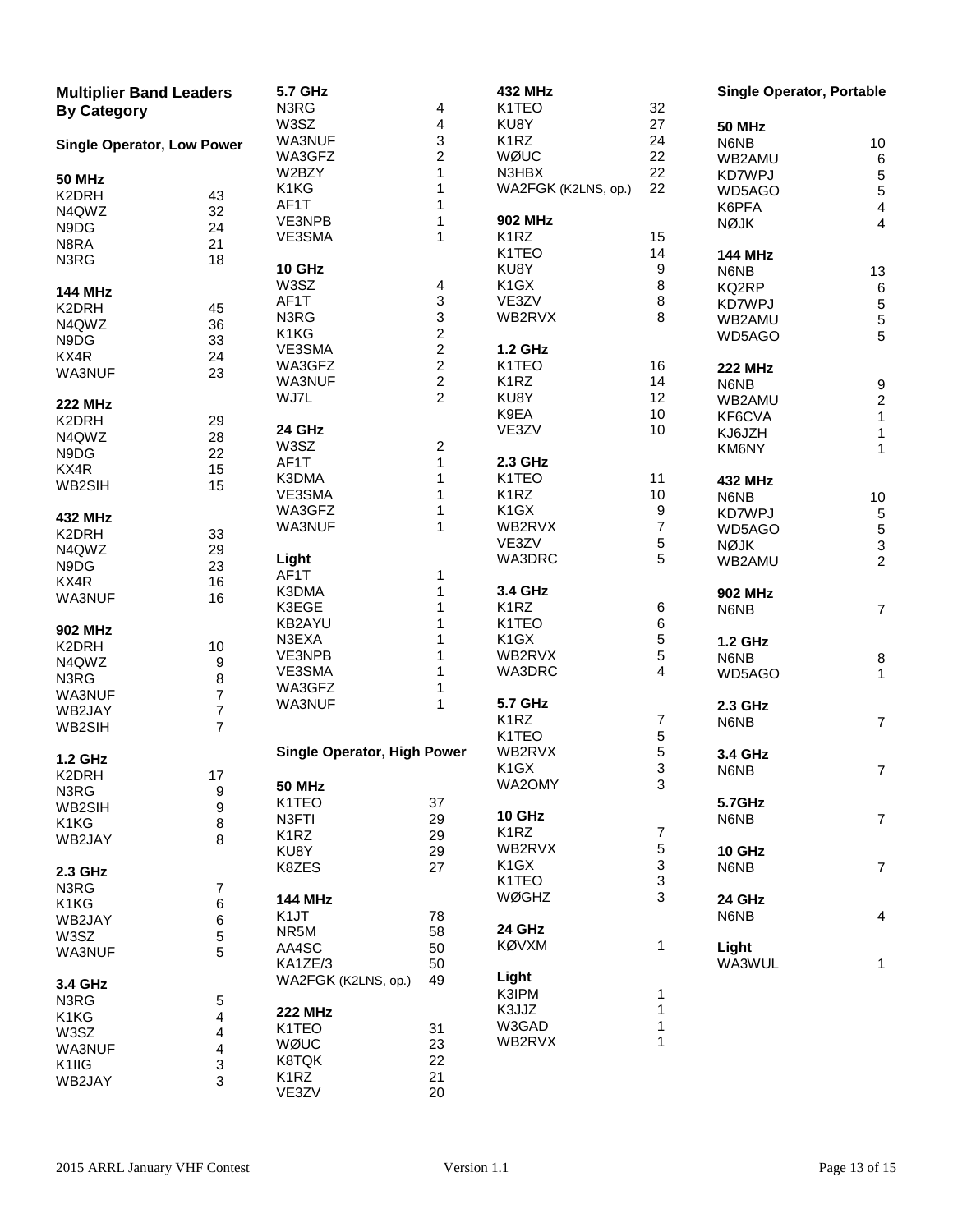| Single Operator, Three Band     |                         | <b>Single Operator Unlimited,</b> |                |                            |                         |                |                         |
|---------------------------------|-------------------------|-----------------------------------|----------------|----------------------------|-------------------------|----------------|-------------------------|
|                                 |                         | <b>Low Power</b>                  |                | <b>222 MHz</b>             |                         | 432 MHz        |                         |
| <b>50 MHz</b>                   |                         |                                   |                | K3TUF                      | 15                      | K2LIM-L        | 33                      |
| K3UHU                           | 15                      | <b>50 MHz</b>                     |                | <b>KØSIX</b>               | 11                      | N3NGE          | 30                      |
| <b>WB7FJG</b>                   | 12                      | <b>WBØYWW</b>                     | 18             | WA6OSX                     | $\bf 8$                 | W3SO-L         | 26                      |
| K <sub>1</sub> TO               | 11                      | K <sub>2</sub> CYE                | 11             | KG7P                       | 4                       | K5QE-L         | 25                      |
| KM4ID                           | 11                      | <b>KF7PCL</b>                     | 11             | VE2UG                      | 3                       | N8ZM-L         | 20                      |
| K3GM                            | 10                      | K <sub>2</sub> QO                 | 10             |                            |                         |                |                         |
|                                 |                         |                                   |                | 432 MHz                    |                         | <b>902 MHz</b> |                         |
| N4BRF (WA2VNV, op)              | 10                      | KA3HED                            | 10             |                            |                         |                |                         |
|                                 |                         | VE3DS                             | 10             | K3TUF                      | 17                      | N3NGE          | 12                      |
| <b>144 MHz</b>                  |                         |                                   |                | <b>KØSIX</b>               | 12                      | N4JQQ          | $\sqrt{5}$              |
| K8RO                            | 17                      | <b>144 MHz</b>                    |                | WA6OSX                     | $\bf 8$                 | WB3IGR         | $\sqrt{5}$              |
| K9AKS                           | 16                      | <b>WBØYWW</b>                     | 27             | W7MEM                      | 7                       | <b>KBØHH</b>   | 4                       |
| KV <sub>2R</sub>                | 15                      | KA3HED                            | 16             | AI1K                       | 5                       | WA3EHD         | $\overline{4}$          |
| K3UHU                           | 11                      | VE3DS                             | 16             |                            |                         |                |                         |
| N3MWQ                           | 11                      | K <sub>2</sub> QO                 | 15             | <b>902 MHz</b>             |                         | <b>1.2 GHz</b> |                         |
| N <sub>4</sub> P <sub>D</sub>   | 11                      | AA5AM                             | 11             | K3TUF                      | 8                       | N3NGE          | 11                      |
| <b>WAØARM</b>                   | 11                      | K5VIP                             | 11             | WA6OSX                     | 4                       | WB6W           | $\overline{7}$          |
|                                 |                         |                                   |                | KG7P                       | $\mathbf{1}$            | W8RU           | $\,6\,$                 |
| <b>WB7FJG</b>                   | 11                      | KJ6HUP                            | 11             |                            |                         | <b>KBØHH</b>   | $\overline{\mathbf{4}}$ |
|                                 |                         |                                   |                |                            |                         |                |                         |
| 432 MHz                         |                         | <b>222 MHz</b>                    |                | <b>1.2 GHz</b>             |                         | <b>KBØZO</b>   | $\overline{4}$          |
| K8RO                            | 12                      | VE3DS                             | 12             | K3TUF                      | 8                       | N4JQQ          | $\overline{4}$          |
| K9AKS                           | 12                      | WD9GJK                            | 6              | WA6OSX                     | 6                       |                |                         |
| N3ALN                           | $\overline{7}$          | AA5AM                             | 5              | KG7P                       | $\overline{\mathbf{c}}$ | 2.3 GHz        |                         |
| N4BRF (WA2VNV, op)              | $\overline{7}$          | NE <sub>1</sub> F                 | $\overline{c}$ | VE2UG                      | $\overline{2}$          | N3NGE          | $10$                    |
| <b>WAØARM</b>                   | $\overline{7}$          | NF <sub>10</sub>                  | $\overline{c}$ |                            |                         | N4JQQ          | $\overline{4}$          |
|                                 |                         | WB2BYP                            | $\overline{2}$ | 2.3 GHz                    |                         | W1XM           |                         |
|                                 |                         |                                   |                | K3TUF                      | 6                       | WA3EHD         | $\frac{3}{3}$           |
|                                 |                         |                                   |                |                            |                         | W4NH           | $\mathbf{1}$            |
| <b>Single Operator, FM Only</b> |                         | <b>432 MHz</b>                    |                | 3.4 GHz                    |                         |                |                         |
|                                 |                         | <b>WBØYWW</b>                     | 23             |                            |                         |                |                         |
| <b>50 MHz</b>                   |                         | VE3DS                             | 13             | K3TUF                      | 3                       | 3.4 GHz        |                         |
| NL7CO                           | 6                       | KA3HED                            | 9              |                            |                         | N3NGE          | 5                       |
| W2EV                            | 5                       | WD9GJK                            | $\overline{7}$ | 5.7GHz                     |                         | WA3EHD         | $\overline{c}$          |
| K6MI                            | 3                       | AA5AM                             | 5              | K3TUF                      | 5                       |                |                         |
| N <sub>2</sub> HJD              | $\overline{c}$          | K5VIP                             | 5              |                            |                         | <b>5.7 GHz</b> |                         |
| N <sub>2</sub> SCJ              | $\overline{c}$          |                                   |                | 10 GHz                     |                         | N3NGE          | 5                       |
| W7AIT                           | $\overline{2}$          | <b>902 MHz</b>                    |                | K3TUF                      | 4                       | W4NH           | $\mathbf{1}$            |
| W9AAO                           | $\overline{2}$          | VE3DS                             | $\overline{c}$ |                            |                         |                |                         |
|                                 |                         | WB2BYP                            | $\overline{2}$ | 24 GHz                     |                         | 10 GHz         |                         |
| WV9E                            | $\overline{2}$          |                                   |                | K3TUF                      | 4                       | N3NGE          | 5                       |
|                                 |                         |                                   |                |                            |                         | W4NH           | 1                       |
| <b>144 MHz</b>                  |                         | 1.2 GHz                           |                |                            |                         |                |                         |
| K <sub>2</sub> SI               | 6                       | VE3DS                             | 4              |                            |                         | WA3EHD         | 1                       |
| NL7CO                           | 6                       | WB2BYP                            | $\overline{c}$ | <b>Multioperator</b>       |                         |                |                         |
| W2EV                            | 6                       | KA6BIM                            | 1              | (-L Limited Multioperator) |                         | Light          |                         |
| N <sub>2</sub> HJD              | 5                       | W7SUA                             | 1              |                            |                         | N3NGE          | 1                       |
| W7AIT                           | 5                       | WD9GJK                            | $\mathbf{1}$   | <b>50 MHz</b>              |                         | WA3EHD         | 1                       |
|                                 |                         |                                   |                | K5QE-L                     | 50                      | WB3IGR         | 1                       |
| <b>222 MHz</b>                  |                         |                                   |                | N3NGE                      | 42                      |                |                         |
| NL7CO                           | 6                       | <b>Single Operator Unlimited,</b> |                | K2LIM-L                    | 39                      |                |                         |
|                                 |                         | <b>High Power</b>                 |                | W3SO-L                     | 30                      |                |                         |
| K6MI                            | 5                       |                                   |                | N8ZM-L                     | 22                      |                |                         |
| W2EV                            | 5                       |                                   |                |                            |                         |                |                         |
| W7AIT                           | 5                       | <b>50 MHz</b>                     |                |                            |                         |                |                         |
| N <sub>2</sub> HJ <sub>D</sub>  | 4                       | K1TOL                             | 44             | <b>144 MHz</b>             |                         |                |                         |
| W9AAO                           | 4                       | K <sub>2</sub> ZD                 | 25             | K5QE-L                     | 110                     |                |                         |
|                                 |                         | <b>KØSIX</b>                      | 20             | K2LIM-L                    | 47                      |                |                         |
| 432 MHz                         |                         | K <sub>2</sub> PLF                | 18             | N3NGE                      | 45                      |                |                         |
| NL7CO                           | 6                       | K3TUF                             | 18             | W3SO-L                     | 35                      |                |                         |
| W2EV                            | 6                       |                                   |                | N8ZM-L                     | 26                      |                |                         |
| K <sub>2</sub> SI               | $\overline{\mathbf{4}}$ | <b>144 MHz</b>                    |                |                            |                         |                |                         |
| K6MI                            | $\overline{\mathbf{4}}$ | <b>KAØRYT</b>                     | 35             | <b>222 MHz</b>             |                         |                |                         |
|                                 |                         |                                   |                | K2LIM-L                    | 36                      |                |                         |
| N <sub>2</sub> HJ <sub>D</sub>  | 4                       | W3BFC                             | 27             |                            |                         |                |                         |
|                                 |                         | K3TUF                             | 24             | N3NGE                      | 32                      |                |                         |
|                                 |                         | <b>KØSIX</b>                      | 20             | W3SO-L                     | 20                      |                |                         |
|                                 |                         | W7MEM                             | 20             | N8ZM-L                     | 18                      |                |                         |
|                                 |                         |                                   |                | K5QE-L                     | 12                      |                |                         |